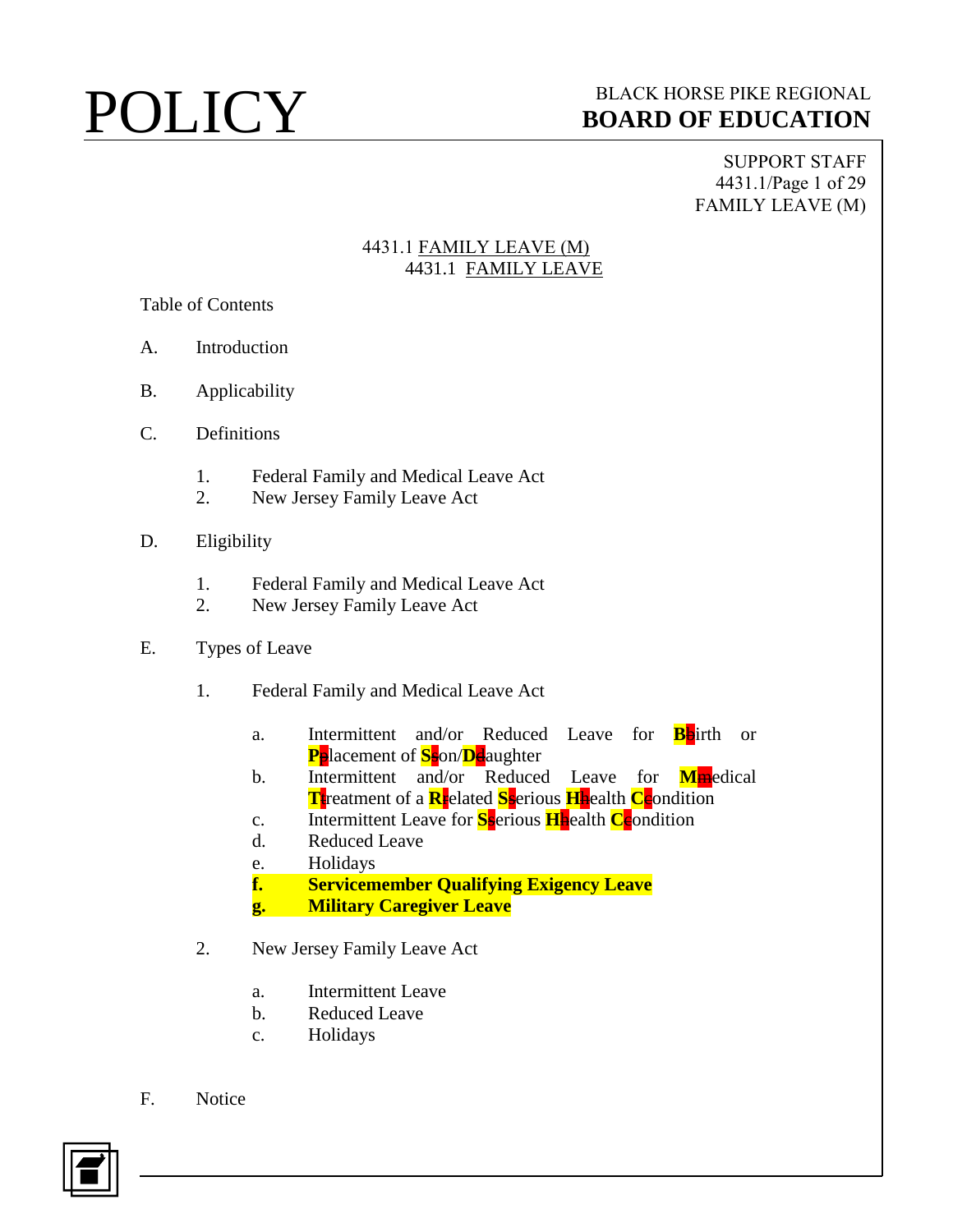SUPPORT STAFF 4431.1/Page 2 of 29 FAMILY LEAVE (M)

- 1. Federal Family and Medical Leave Act
	- a. Foreseeable Leave
	- b. Unforeseeable Leave
- 2. New Jersey Family Leave Act
	- a. Foreseeable Leave
	- b. Unforeseeable Leave
- G. Leave Designation
- H. Benefits
- I. Returning from Leave
- J. Ineligible Staff Members
	- 1. Federal Family and Medical Leave Act
	- 2. New Jersey Family Leave Act
- K. Verification of Leave
	- 1. Federal Family and Medical Leave Act
	- 2. New Jersey Family Leave Act
- L. Interference with Family Leave Rights
- M. Non-Tenured Staff Member
- N. Record Keeping
- **O. Processing of Complaints**

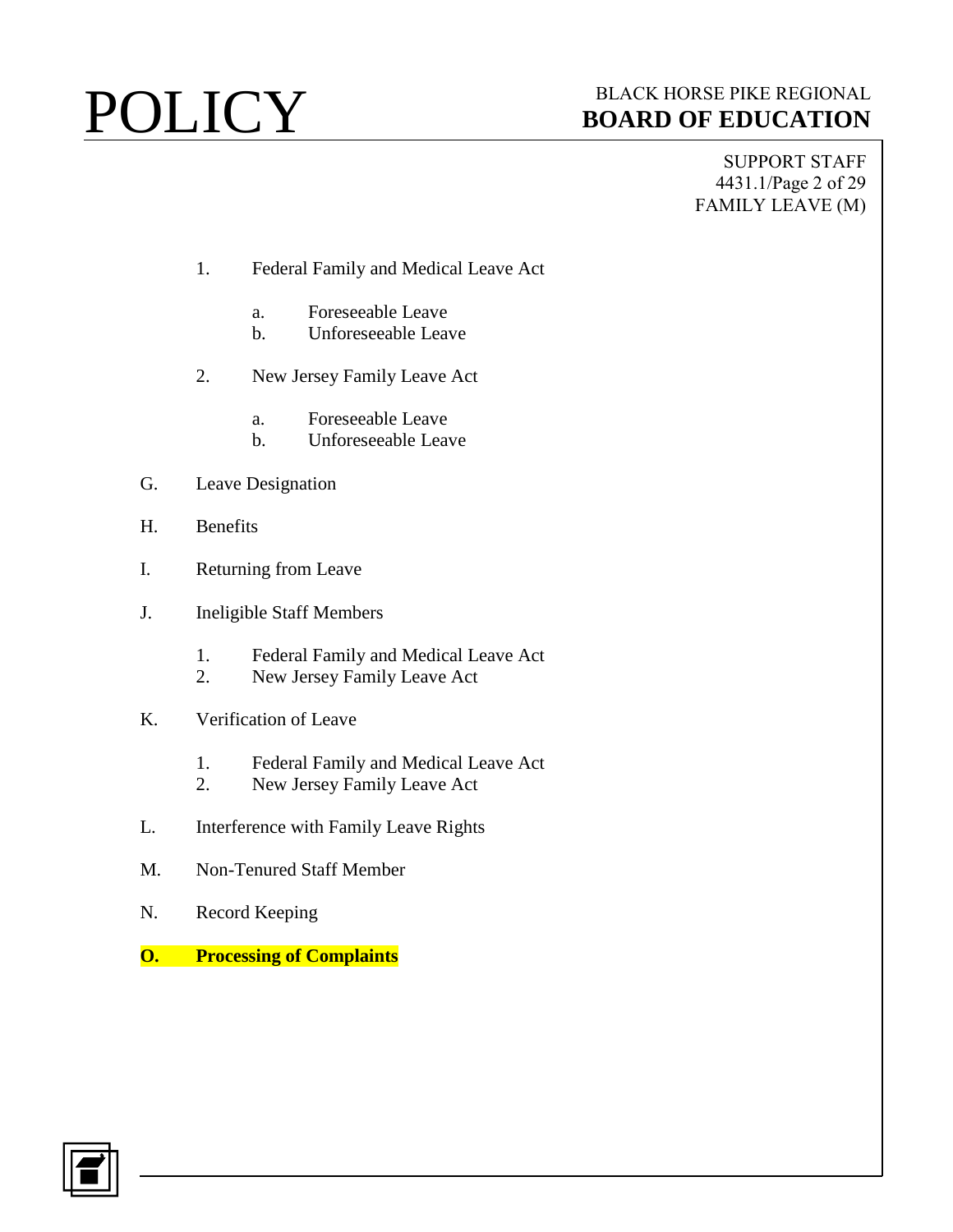SUPPORT STAFF 4431.1/Page 3 of 29 FAMILY LEAVE (M)

### 4431.1 FAMILY LEAVE

### A. Introduction

The Board will provide family leave in accordance with the Federal Family and Medical Leave Act (FMLA) and the New Jersey Family Leave Act (NJFLA).

FMLA leave for eligible staff members shall be up to twelve weeks leave of absence in a any twelve month period upon advance notice to the district for the birth of a son or daughter of the staff member and in order to care for such son or daughter; for the placement of a son or daughter with the staff member for adoption or foster care; in order to care for the spouse, son, daughter, or parent of the staff member if such spouse, son, daughter, or parent has a serious health condition; or for a serious health condition that makes the staff member unable to perform the functions of the position of such staff member, **or because of any qualifying exigency arising out of the fact that the employee's spouse, son, daughter, or parent is a military member on active duty or call to covered active duty status (or has been notified of an impending call or order to covered active duty). In addition, eligible employees may take up to a combined total of twenty-six workweeks in a single twelve month period to care for a covered servicemember with a serious injury or illness.**

NJFLA leave for eligible staff members shall be up to twelve weeks leave of absence in any twenty-four month period upon advance notice to the district so that a staff member may provide care made necessary by the birth of a child of the staff member, the placement of a child with the staff member in connection with adoption of such child by the staff member, and the serious health condition of a spouse, parent, or child.

### B. Applicability

The Board will comply with requirements of the New Jersey and Federal Family Leave laws. The laws have similar and different provisions that may provide different rights and obligations for the staff member and/or the Board. The staff member shall be afforded the most favorable rights if there is a conflict in the rights afforded to the staff member under the two laws.

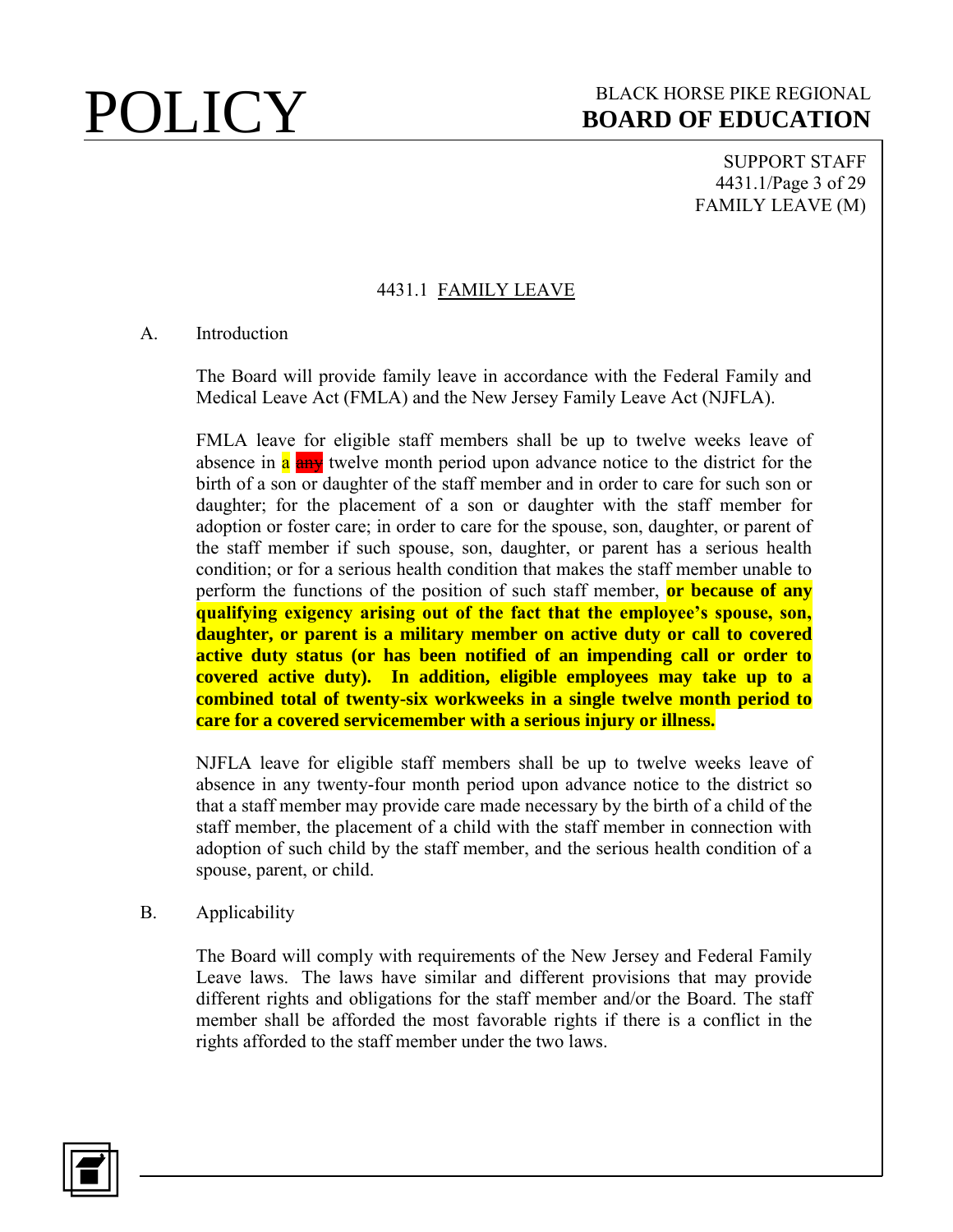SUPPORT STAFF 4431.1/Page 4 of 29 FAMILY LEAVE (M)

- 1. If the staff member is eligible for leave for reasons provided under the FMLA and NJFLA, then the time taken shall be concurrent and be applied to both laws.
- 2. The NJFLA provides twelve weeks leave in a twenty-four month period while the FMLA provides twelve weeks leave in a twelve-month period. A staff member is eligible for up to twelve weeks leave in the first twelve months of the twenty-four month period under the NJFLA. A staff member is eligible for up to twelve weeks leave in the second twelvemonth period under the FMLA.
- 3. In the event the reason for the family leave is recognized under one law and not the other law, the staff member is eligible for each law's leave entitlements within one twelve-month period. (Example: A staff member may use their FMLA leave for a twelve week family leave for their own pregnancy, which is considered a "serious health condition" under FMLA, and upon conclusion of the twelve week FMLA leave, the staff member would be eligible for a twelve week NJFLA leave to care for their newborn or any other reasons pursuant to the NJFLA.)
- C. Definitions
	- 1. Federal Family and Medical Leave Act (FMLA)

**"Contingency operation" means a military operation that results in the call or order to, or retention on, active duty of members of the uniformed services during a war or during a national emergency declared by the President or Congress.**

**"Covered active duty" or "call to covered active duty" means duty during deployment of a member with the Armed Forces to a foreign country and, in the case of a member of the Reserve components of the Armed Forces, duty during the deployment of the member with the Armed Forces to a foreign country under a Federal call or order to active duty in support of a contingency operation.**

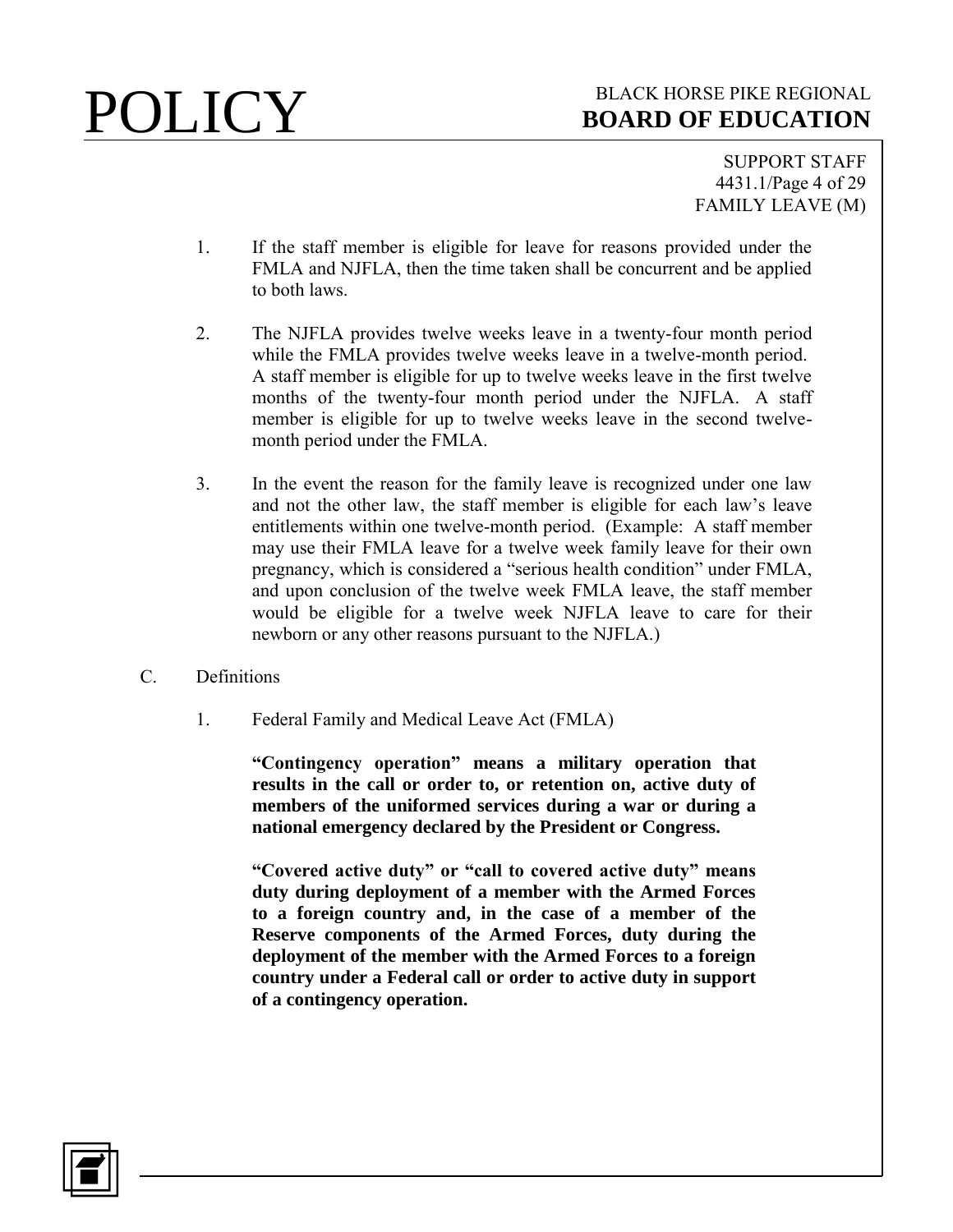SUPPORT STAFF 4431.1/Page 5 of 29 FAMILY LEAVE (M)

**"Covered servicemember" means a current member of the Armed Forces (including National Guard or Reserves), who is undergoing medical treatment, recuperation, or therapy, is otherwise in outpatient status, or is otherwise on the temporary disability retired list for a serious injury or illness; or a covered veteran undergoing medical treatment, recuperation, or therapy for a serious injury or illness.**

**"Covered veteran" means an individual who was a member of the Armed Forces (including National Guard or Reserves), discharged or released under conditions other than dishonorable at any time during the five-year period prior to the first date the eligible staff member takes FMLA leave to care for the covered veteran. For a veteran discharged prior to March 8, 2013, the effective date of the FMLA Final Rule, the period between October 28, 2009 and March 8, 2013 will not count towards the determination of the five-year period. 29 CFR § 825.127(b)(2)**

**"Military caregiver leave" means leave taken to care for a covered servicemember with a serious injury or illness under FMLA. 29 CFR §825.127**

**"Next of kin of a covered servicemember" means the nearest blood relative other than the covered servicemember's spouse, parent, son, or daughter, in the following order of priority: blood relatives who have been granted legal custody of the covered servicemember by court decree or statutory provisions, brothers and sisters, grandparents, aunts and uncles, and first cousins, unless the covered servicemember has specifically designated in writing another blood relative as his or her nearest blood relative for purposes of military caregiver leave under the FMLA. When no such designation is made, and there are multiple family members with the same level of relationship to the covered servicemember, all such family members shall be considered the covered servicemember's next of kin and may take FMLA leave to provide care to the covered servicemember, either consecutively or simultaneously. When such designation has been made, the designated individual shall be deemed to be the covered servicemember's only next of kin. For example, if a covered** 

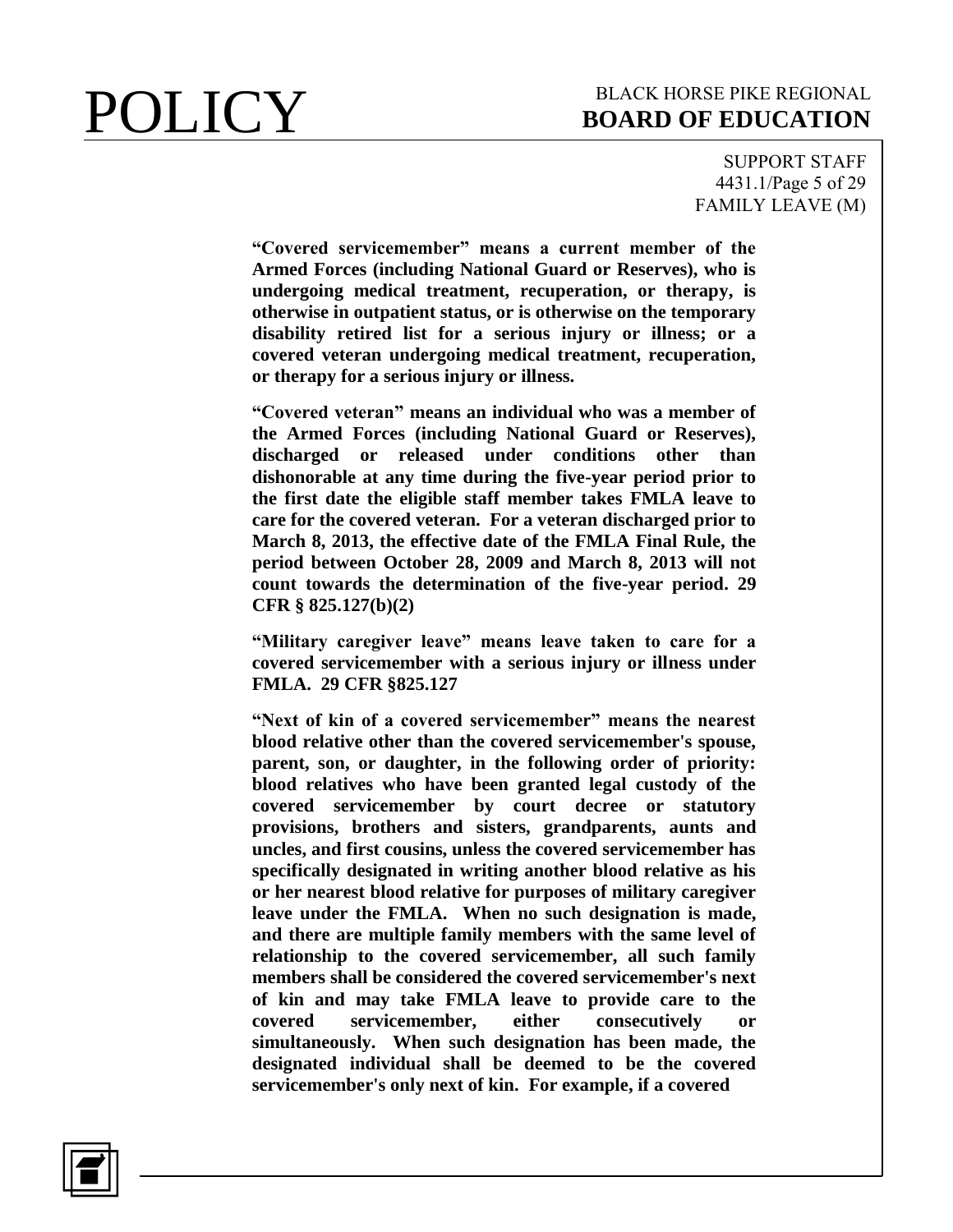SUPPORT STAFF 4431.1/Page 6 of 29 FAMILY LEAVE (M)

**servicemember has three siblings and has not designated a blood relative to provide care, all three siblings would be considered the covered servicemember's next of kin. Alternatively, where a covered servicemember has a sibling(s) and designates a cousin as his or her next of kin for FMLA purposes, then only the designated cousin is eligible as the covered servicemember's next of kin. An employer is permitted to require an employee to provide confirmation of covered family relationship to the covered servicemember pursuant to 29 CFR §825.122(k). 29 CFR §825.127(d)(3)**

**"Outpatient status" means, with respect to a covered servicemember who is a current member of the Armed Forces, the status of a member of the Armed Forces assigned to either a military medical treatment facility as an outpatient; or a unit established for the purpose of providing command and control of members of the Armed Forces receiving medical care as outpatients. 29 CFR § 825.127(b)(1)**

"Son" or "daughter" means a biological, adopted or foster child, stepchild, legal ward, or a child of a person standing in loco parentis, who is under eighteen years of age or eighteen years of age or older but incapable of self-care because of a mental or physical impairment.

"Parent" means **a** the biological**, adoptive, step or foster father or mother, or any other** parent of a staff member or an individual who stood in loco parentis to **the employee** a staff member when the **employee** staff member was a son or daughter **as defined below**. This term does not include parents "in law."

**"Parent of a covered servicemember" means a covered servicemember's biological, adoptive, step or foster father or mother, or any other individual who stood in loco parentis to the covered servicemember. This term does not include parents "in law."**

"Serious health condition" means an illness, injury, impairment, or physical or mental condition that involves inpatient care in a hospital, hospice, or residential medical facility or continuing treatment by a health care provider. **"Serious health condition" may include treatment of substance abuse pursuant to 29 CFR §825.119.**

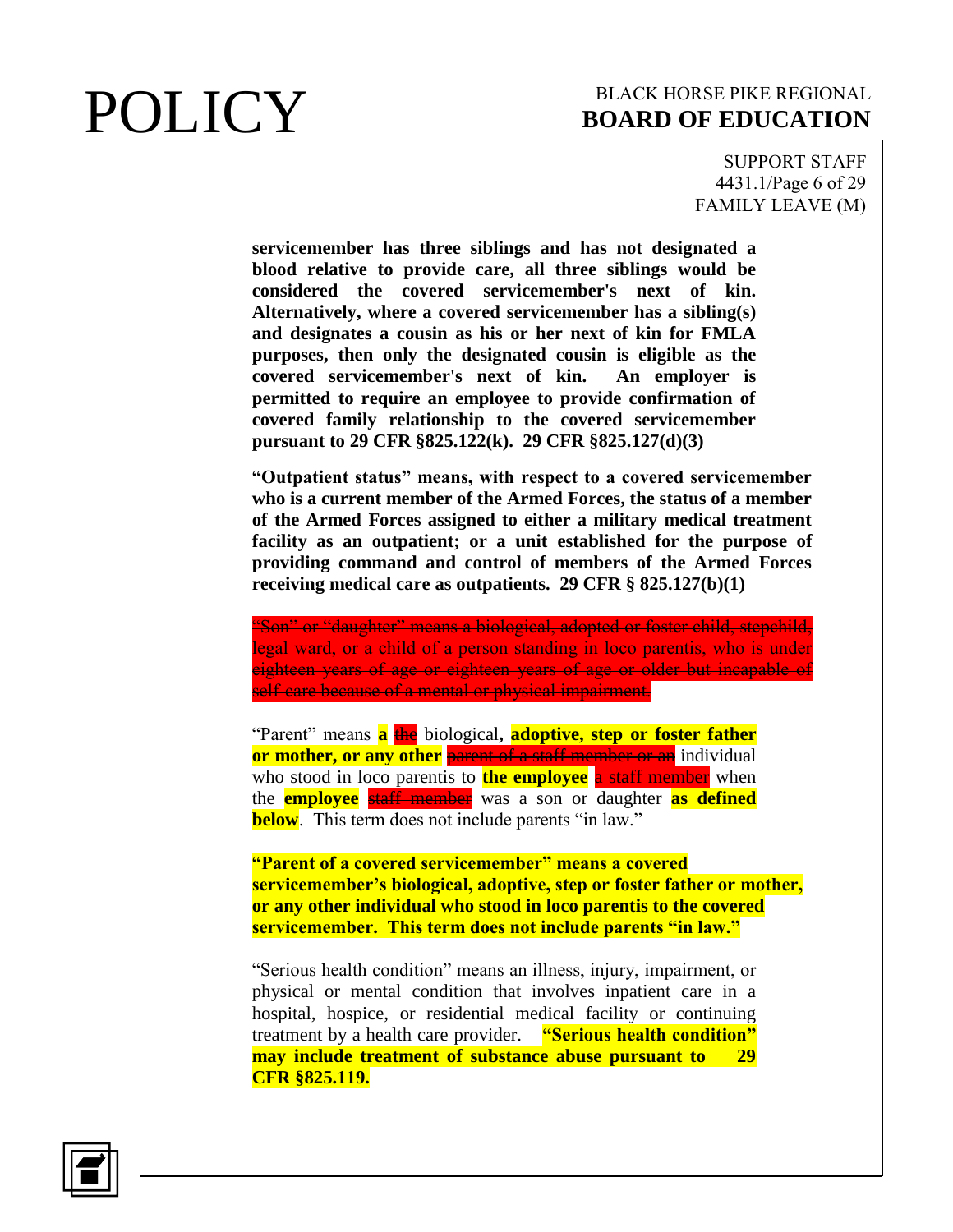SUPPORT STAFF 4431.1/Page 7 of 29 FAMILY LEAVE (M)

**"Serious injury or illness," only in the case of a veteran or current member of the Armed Forces, means:**

- **a. In the case of a current member of the Armed Forces, including a member of the National Guard or Reserves, an injury or illness that was incurred by the covered servicemember in the line of duty on active duty in the Armed Forces or that existed before the beginning of the member's active duty and was aggravated by service in the line of duty on active duty in the Armed Forces and that may render the servicemember medically unfit to perform the duties of the member's office, grade, rank, or rating; and**
- **b. In the case of a covered veteran, an injury or illness that was incurred by the member in the line of duty on active duty in the Armed Forces (or existed before the beginning of the member's active duty and was aggravated by service in the line of duty on active duty in the Armed Forces) and manifested itself before or after the member became a veteran, and is:**
	- **(1) A continuation of a serious injury or illness that was incurred or aggravated when the covered veteran was a member of the Armed Forces and rendered the servicemember unable to perform the duties of the servicemember's office, grade, rank, or rating; or**
	- **(2) A physical or mental condition for which the covered veteran has received a U.S. Department of Veterans Affairs Service-Related Disability Rating (VASRD) of fifty percent or greater, and such VASRD rating is based, in whole or in part, on the condition precipitating the need for military caregiver leave; or**
	- **(3) A physical or mental condition that substantially impairs the covered veteran's ability to secure or follow a substantially gainful occupation by**

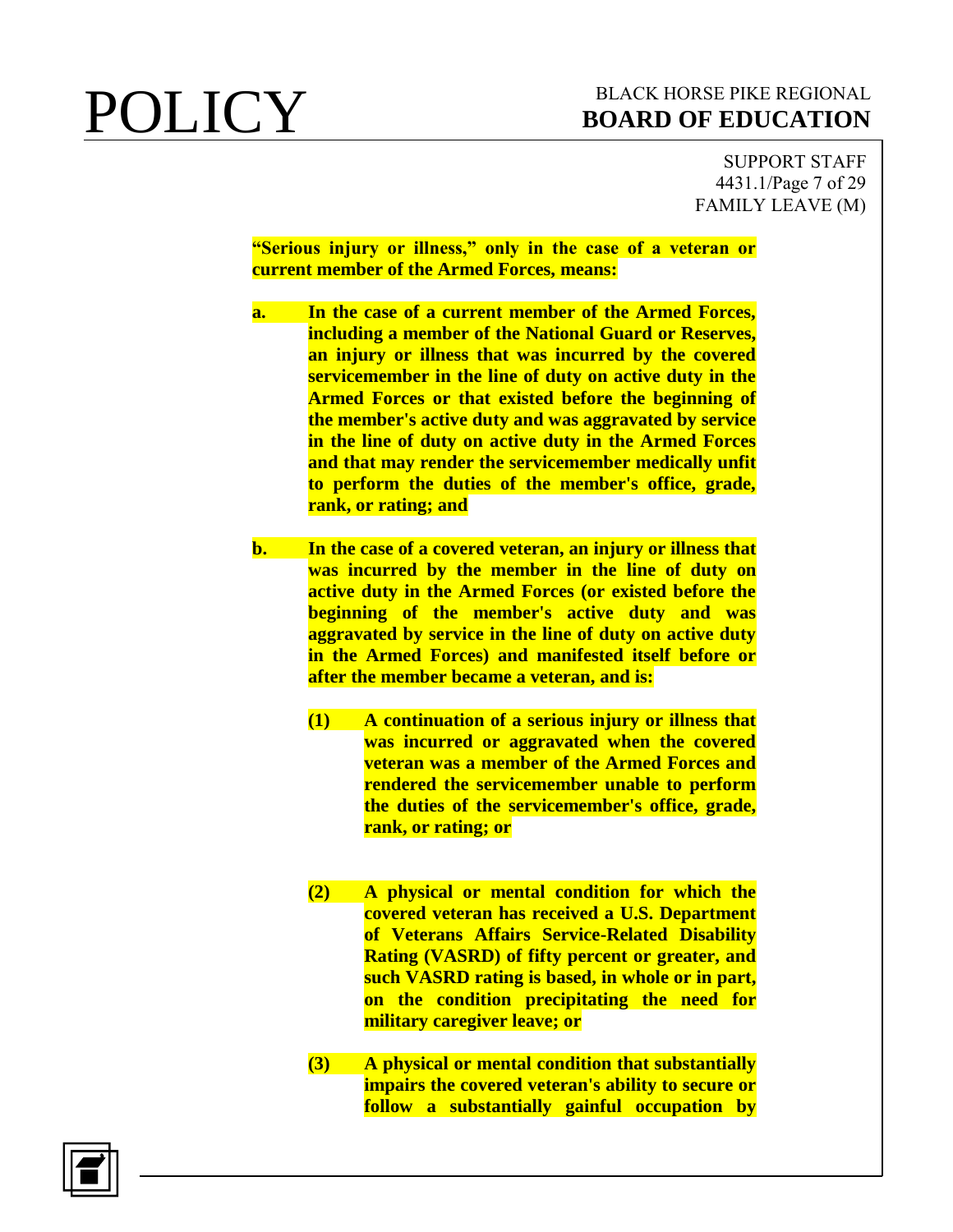SUPPORT STAFF 4431.1/Page 8 of 29 FAMILY LEAVE (M)

**reason of a disability or disabilities related to military service, or would do so absent treatment; or**

**(4) An injury, including a psychological injury, on the basis of which the covered veteran has been enrolled in the Department of Veterans Affairs Program of Comprehensive Assistance for Family Caregivers. 29 CFR 825 §127(c)**

**"Single twelve-month period" means that a military caregiver's leave begins on the first day the staff member takes FMLA leave and ends twelve months after that date, regardless of the twelve-month period established by the district for other FMLA leave reasons. 29 CFR §825.127(e)(1)**

**"Son" or "daughter" means a biological, adopted, or foster child, stepchild, a legal ward, or a child of a person standing in loco parentis, who is either under age eighteen or age eighteen or older and incapable of self-care because of a mental or physical disability at the time that FMLA leave is to commence.**

**"Son or daughter of the covered servicemember" means a covered servicemember's biological, adopted or foster child, stepchild, legal ward, or a child for whom the covered servicemember stood in loco parentis, and who is of any age. 29 CFR §825.127(d)(1)**

**"Son or daughter on covered active duty or call to covered active duty status" means the staff member's biological, adopted or foster child, stepchild, legal ward, or a child for whom the staff member stood in loco parentis, who is on covered active duty or call to covered active duty status, and who is of any age. 29 CFR §825.126(a)(5)**

**"Spouse" means a husband or wife. For purposes of this definition, husband or wife refers to the other person with whom an individual entered into marriage as defined or recognized under State law in the State in which the marriage was entered into or, in the case of a marriage entered into outside of any State, if the marriage is valid in the place where** 

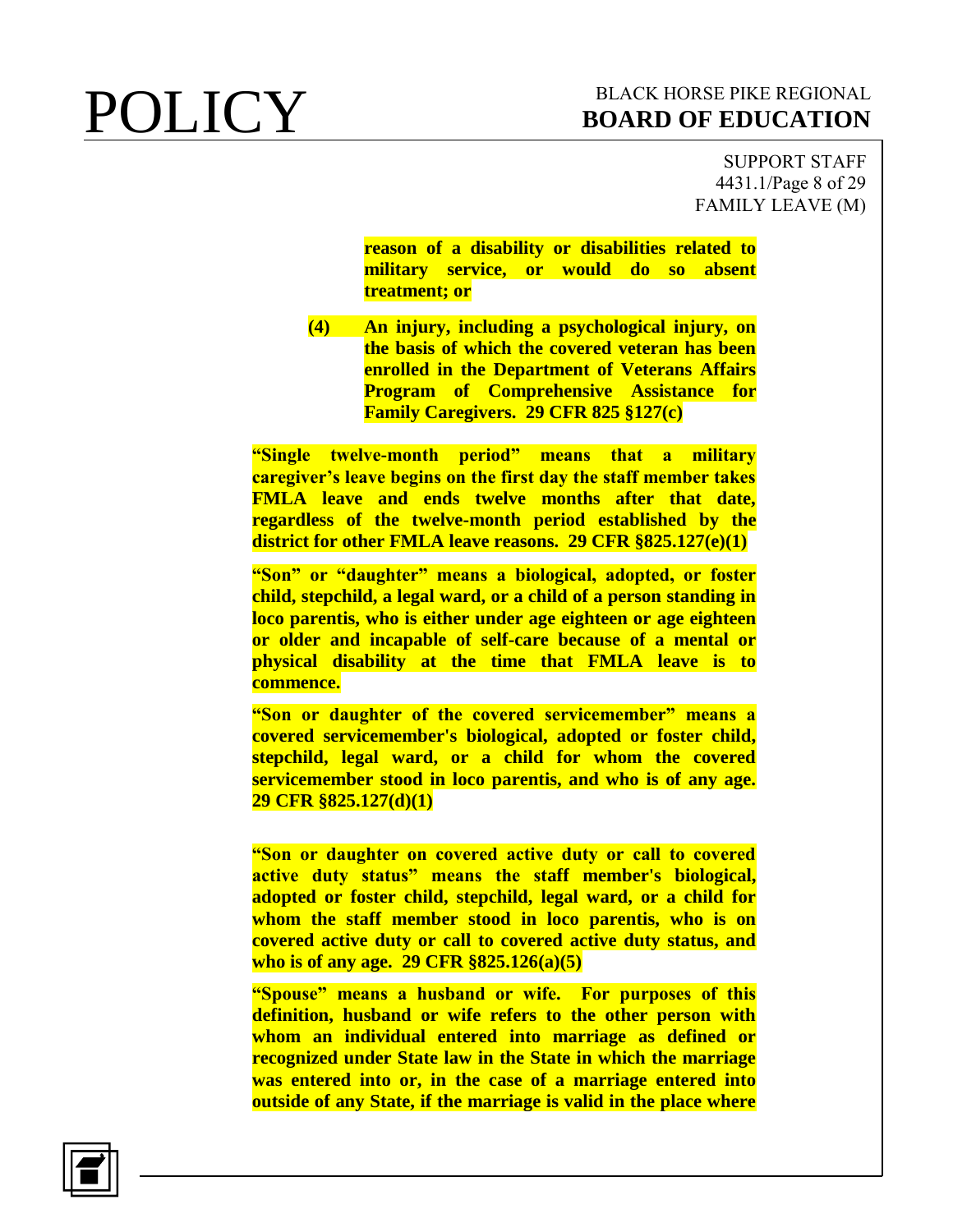SUPPORT STAFF 4431.1/Page 9 of 29 FAMILY LEAVE (M)

**entered into and could have been entered into in at least one State. This definition includes an individual in a same-sex marriage or common law marriage. 29 CFR §825.122**

"Week" is the number of days an employee normally works each calendar week.

"Staff member" means an employee eligible for family and medical leave in accordance with the Federal Family and Medical Leave Act (FMLA).

**"Week" or "Workweek" means the number of days a staff member normally works each calendar week.** 

2. New Jersey Family Leave Act (NJFLA)

"Child" means a biological, adopted or foster child, stepchild, legal ward, child of a parent who is under eighteen years of age or a child eighteen years of age or older but incapable of self-care because of a mental or physical impairment.

**"Continuing medical treatment" or "continuing supervision by a health care provider" means a period of incapacity or a period of absence in accordance with N.J.A.C. 13:14.**

"Parent" **means** is a biological, adoptive, or foster parent; step-parent; parent-in-law; a legal guardian having a "parent-child relationship" with a child as defined by law; or a person who has sole or joint legal or physical custody, care, guardianship, or visitation with a child.

"Serious health condition" **means** is an illness, injury, impairment, or physical or mental condition that requires inpatient care in a hospital, hospice, or residential medical facility or continuing medical treatment or continuing supervision by a health care provider.

**"Spouse" means a person to whom a staff member is lawfully married as defined by New Jersey law.**

"Week" is the number of days an employee normally works each

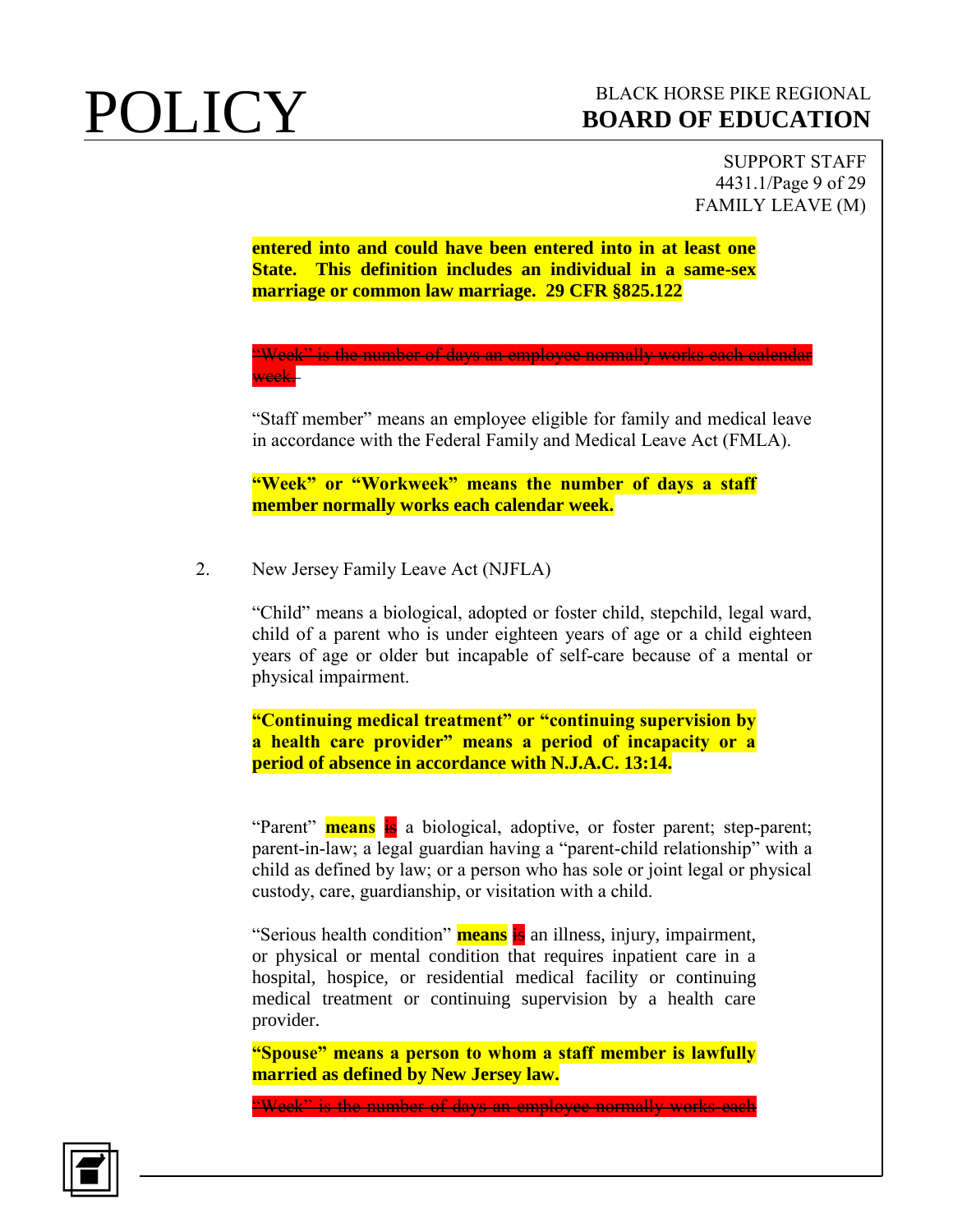SUPPORT STAFF 4431.1/Page 10 of 29 FAMILY LEAVE (M)

### <mark>calendar week.</mark>

"Staff member" **means** is an employee eligible for family leave in accordance with the New Jersey Family Leave

**"Week" or "Workweek" means the number of days a staff member normally works each calendar week.**

- D. Eligibility
	- 1. Federal Family and Medical Leave Act (FMLA)

A staff member shall become eligible for FMLA leave after he/she has been employed at least twelve months in this district and employed for at least 1250 hours of service during the twelvemonth period immediately preceding the commencement of the leave. The twelve months the staff member must have been employed need not be consecutive months pursuant to 29 CFR Part **§**825Section**.**110(b). The minimum 1250 hours of service shall be determined according to the principles established under the Fair Labor Standards Act (FSLA) for determining compensable hours of work pursuant to 29 CFR **§** Part 785. Entitlement to FMLA leave taken for the birth of a son or daughter or placement of a son or daughter with the staff member for adoption or foster care shall expire at the end of the twelve-month period beginning on the date of such birth or placement.

Pursuant to 29 CFR **Part** §825–Section 202, a husband and wife both employed by the district are limited to a combined total of twelve weeks of leave during the twelve-month period if the leave is taken for the birth of a son or daughter of the staff member or to care for such son or daughter after birth; for placement of a son or daughter with the staff member for adoption or foster care or in order to care for the spouse, son, **or** daughter **after placement;** or **to care for** parent of the staff member**'s parent** with a serious health condition.

The method to determine the twelve-month period in which the twelve weeks of FMLA leave entitlement occurs will be a "rolling" twelve month period measured backward from the date a staff member uses any family leave.

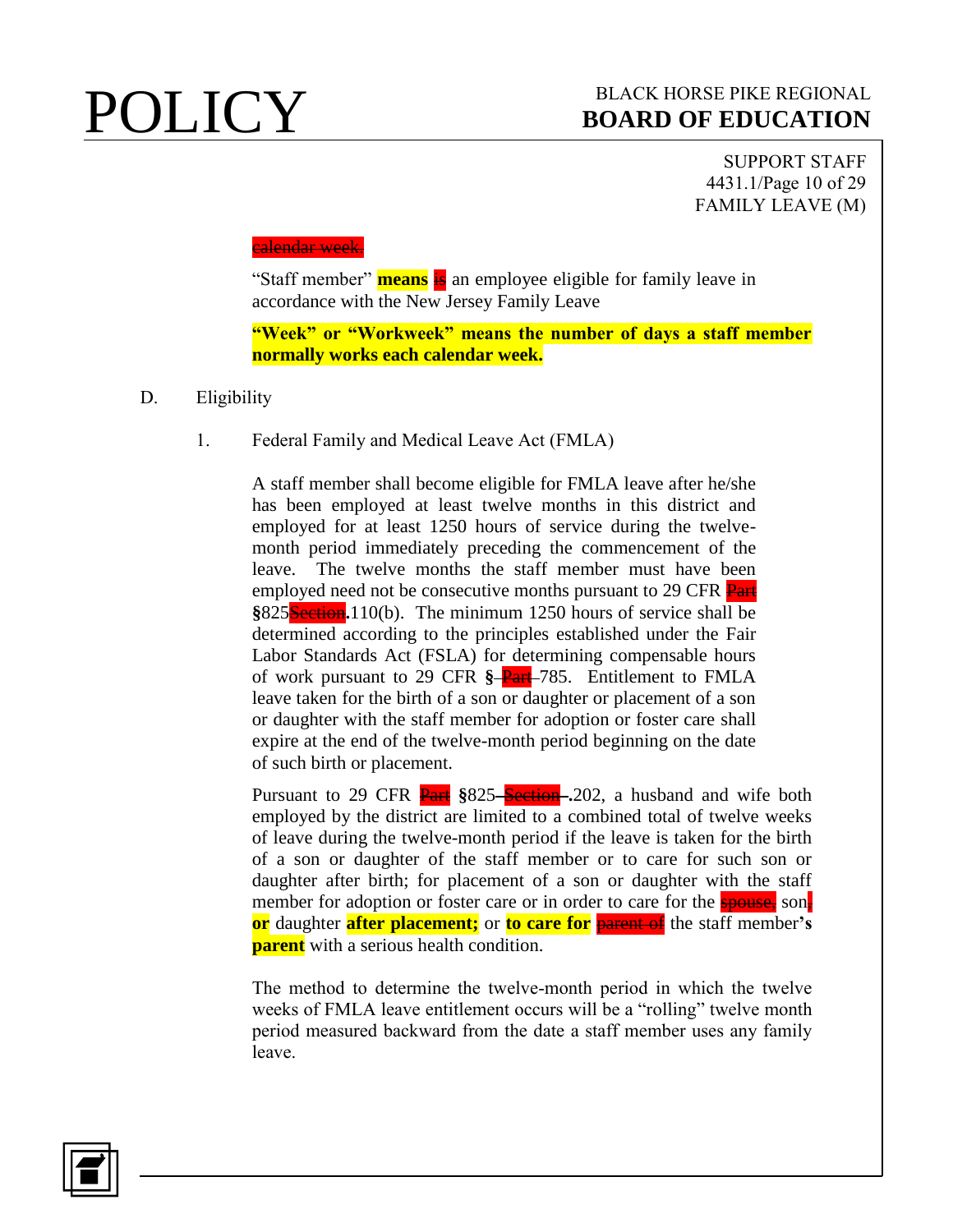SUPPORT STAFF 4431.1/Page 11 of 29 FAMILY LEAVE (M)

A staff member during any period of FMLA leave is prohibited from performing any services on a full-time basis for any person for whom the staff member did not provide services immediately prior to commencement of the leave. A staff member using FMLA leave may commence part-time employment that shall not exceed half the regularly scheduled hours worked for the district. The staff member may continue the part-time employment that commenced prior to the FMLA leave at the same number of hours that the staff member was regularly scheduled prior to such leave.

2. New Jersey Family Leave Act (NJFLA)

A staff member shall become eligible for NJFLA leave after he/she has been employed at least twelve months in this district for not less than 1,000 base hours, excluding overtime, during the immediate preceding twelve month period. The calculation of the twelve-month period to determine eligibility shall commence with the commencement of the NJFLA leave. NJFLA leave taken for the birth or adoption of a healthy child may commence at any time within a year after the date of the birth or placement for adoption.

**The district shall grant a family leave under NJFLA to more than one staff member from the same family (for example, a husband and a wife, or a brother and a sister) at the same time, provided such staff members are otherwise eligible for the leave. N.J.A.C. 13:14-1.12**

A staff member during any period of the NJFLA leave is prohibited from performing any services on a full-time basis for any person for whom the staff member did not provide services immediately prior to commencement of the leave. A staff member on NJFLA leave may commence part-time employment that shall not exceed half the regularly scheduled hours worked for the district. The staff member may continue the part-time employment that commenced prior to the NJFLA leave at the same number of hours that the staff member was regularly scheduled prior to such leave.

The method to determine the twenty-four month period in which the twelve weeks of NJFLA leave entitlement occurs will be a "rolling" twenty-four month period measured backward from the date a staff member uses any leave.

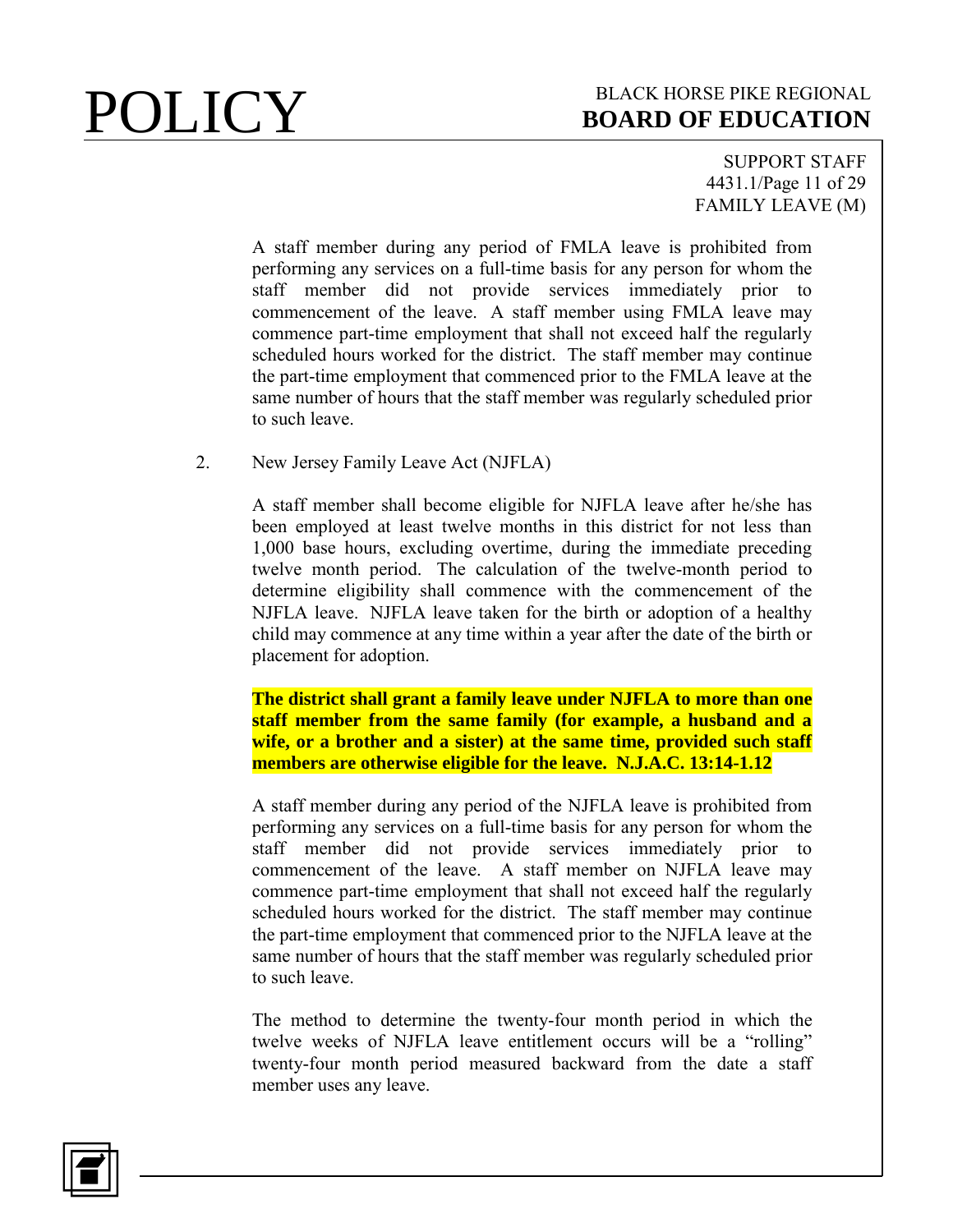SUPPORT STAFF 4431.1/Page 12 of 29 FAMILY LEAVE (M)

- E. Types of Leave
	- 1. Federal Family and Medical Leave Act (FMLA)

A staff member may take FMLA leave **to include servicemember qualifying exigency leave or military caregiver leave** in consecutive weeks, as intermittent leave, or as reduced leave. A staff member who requests intermittent or reduced leave shall make a reasonable effort to schedule such leave so as not to unduly disrupt the instructional/educational program.

- a. Leave for the birth of a son or daughter or placement of a son or daughter with the staff member for adoption or foster care may not be taken by a staff member intermittently or on a reduced leave schedule.
- b. Leave may be taken intermittently or on a reduced leave schedule when medically necessary for planned and/or unanticipated medical treatment of a related serious health condition by or under the supervision of a health care provider, or for recovery from treatment or recovery from a serious health condition.
- c. Intermittent leave means leave scheduled for periods of time from one hour or more to several weeks; however, the total time within which the leave is taken can not exceed a twelve month period for each serious health condition episode. Intermittent leave may be taken for a serious health condition that requires periodic treatment by a health care provider, rather than one continuous period of time. Intermittent leave may also be taken for absences where the staff member is incapacitated or unable to perform the essential functions of the position because of a serious health condition even if the staff member does not receive treatment by a health care provider. The staff member shall make a reasonable effort to schedule intermittent leave so as not to unduly disrupt the operations of the instructional/educational program.
- d. Reduced leave means leave scheduled for fewer than the staff member's usual number of hours worked per workweek, but not fewer than a staff member's usual number of hours worked per workday, unless otherwise agreed to by the staff member and the

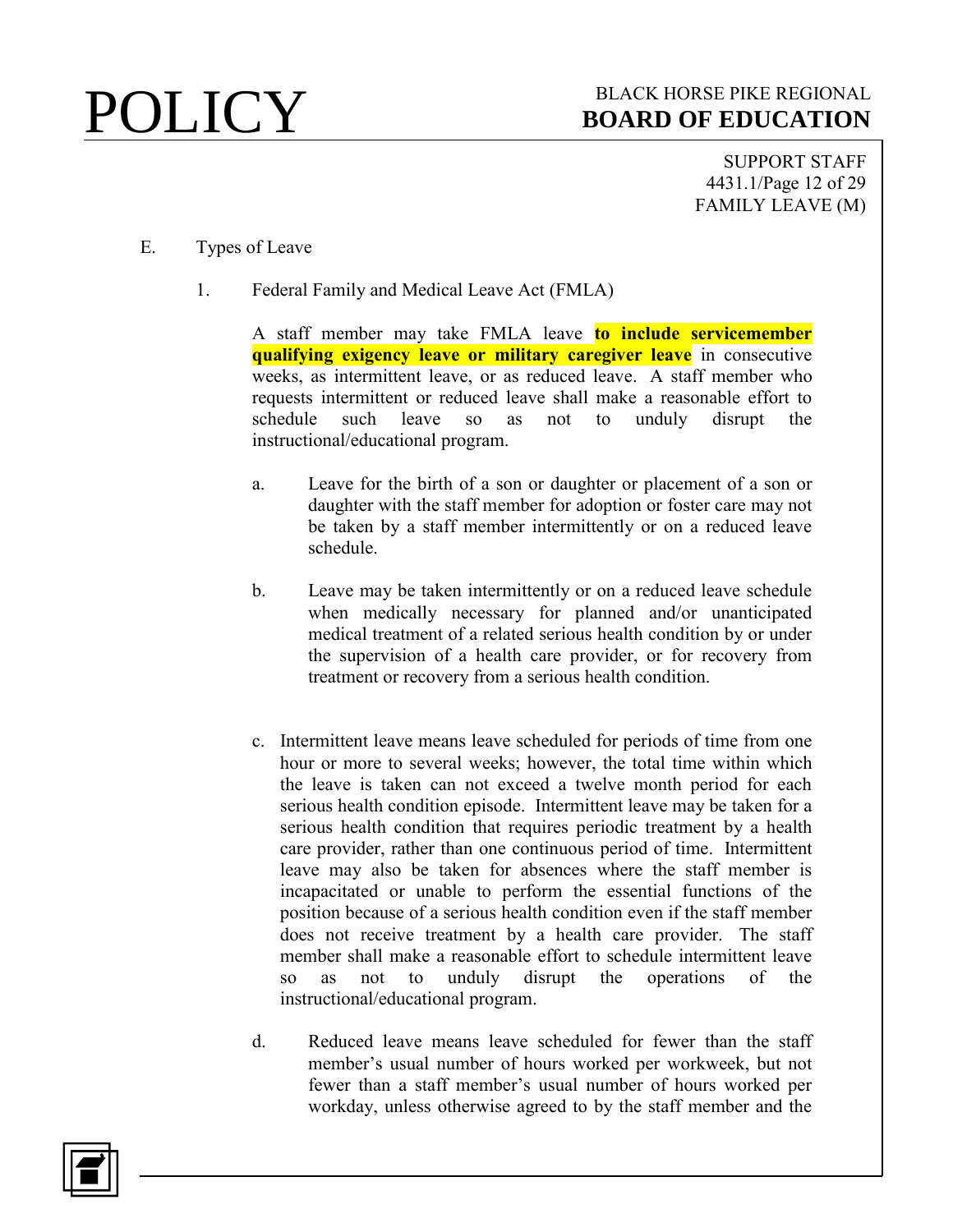SUPPORT STAFF 4431.1/Page 13 of 29 FAMILY LEAVE (M)

district. A staff member is entitled, at the option of the staff member, to take leave on a reduced leave schedule not exceeding twenty-four consecutive weeks. The staff member shall make a reasonable effort to schedule reduced leave so as not to unduly disrupt the operations of the instructional/educational program. The staff member shall provide the district prior notice of the care, medical treatment or continuing supervision by a health care provider necessary due to a serious health condition of a family member in a manner that is reasonable and practicable. Leave taken on a reduced leave schedule shall not result in a reduction of the total amount of leave to which a staff member is entitled.

e. The fact that a holiday may occur within the week taken by a staff member as Family Leave has no effect and the week is counted as a week of Family Leave. However, if the staff member is out on Family Leave and the school district is closed and the staff member would not be expected to report for work for one or more weeks, the weeks the school district is closed for this staff member do not count against the staff member's family leave entitlement.

> Any leave time remaining after a staff member has exhausted his/her entitlement to intermittent leave in any twelve month period may be taken as consecutive leave or reduced leave, and any leave time remaining after a staff member has exhausted his/her entitlement to reduced leave in any twelve month period may be taken as consecutive leave or intermittent leave.

**f. Servicemember qualifying exigency leave may arise out of the foreign deployment of the staff member's spouse, child, or parent 29 CFR §§825.122 and 126:**

> **(1) The district must grant an eligible staff member up to twelve work weeks of unpaid, jobprotected leave during a twelve-month period for qualifying exigencies that arise when the staff member's spouse, child, or parent is on covered active duty, or has been notified of an impending call or order to covered active duty.**

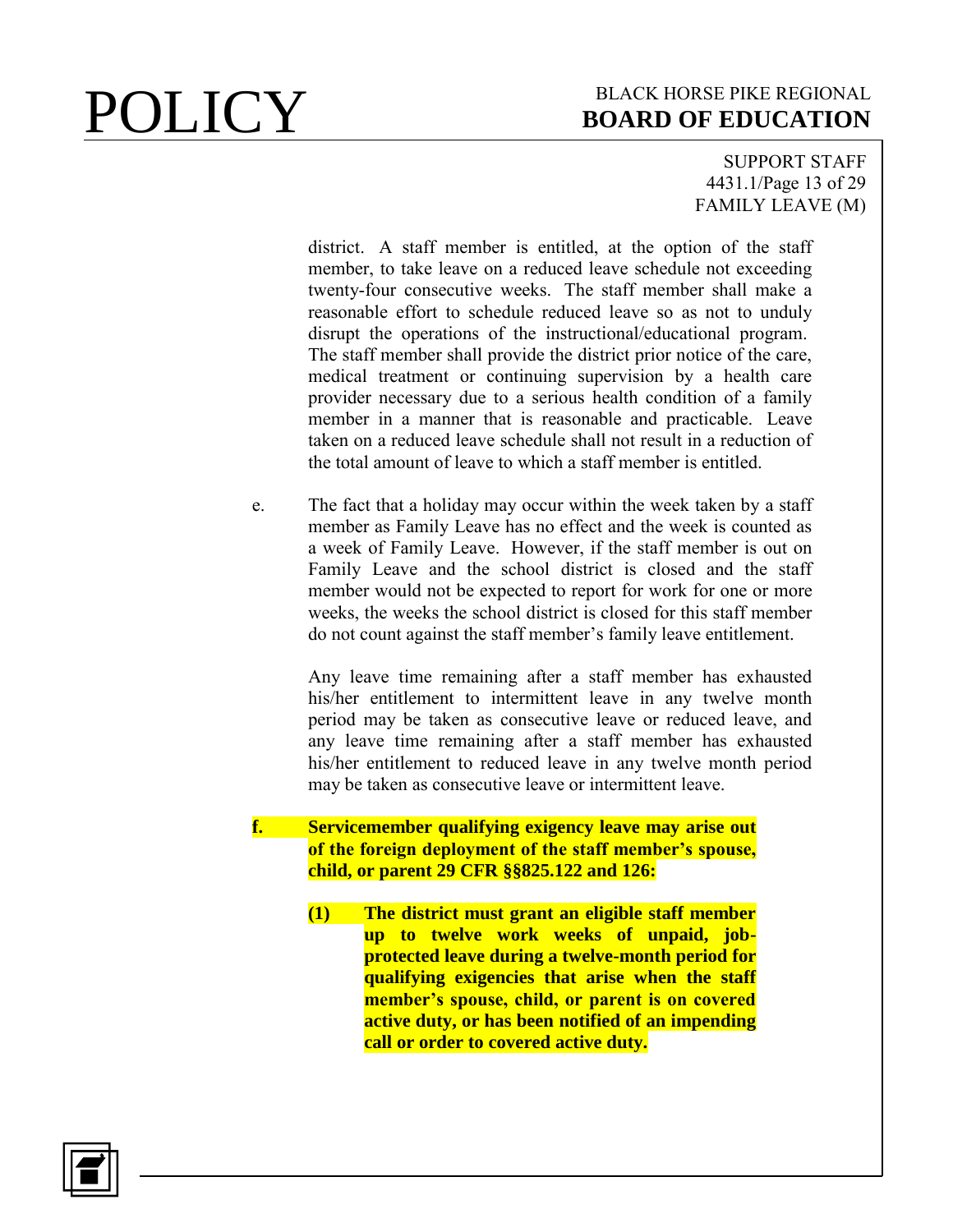SUPPORT STAFF 4431.1/Page 14 of 29 FAMILY LEAVE (M)

- **(2) The military member must be the spouse, son, daughter, or parent, of the staff member taking FMLA exigency leave.**
- **(3) FMLA leave can be granted for one or more of the following exigencies:**
	- **(a) Short-notice deployment:**
		- **i. Notification of duty seven or less calendar days prior to date of deployment;**
		- **ii. Leave can be used for a period of seven calendar days beginning on the date the military member is notified.**
	- **(b) Military events and related activities, including official ceremonies, programs, or events sponsored by the military and related to the covered active duty or call to covered active duty status of the military member; and to attend family support or assistance programs and informational briefings sponsored or promoted by the military, military service organizations, or the American Red Cross.**
	- **(c) Childcare and school activities including arranging for alternative childcare; providing childcare on an urgent, immediate need basis (not routine, regular, or everyday basis); to enroll in or transfer to a new school or day care facility; or to attend meetings with staff at a school or day care facility:**
		- **i. The son or daughter must be the son or daughter of the covered servicemember.**

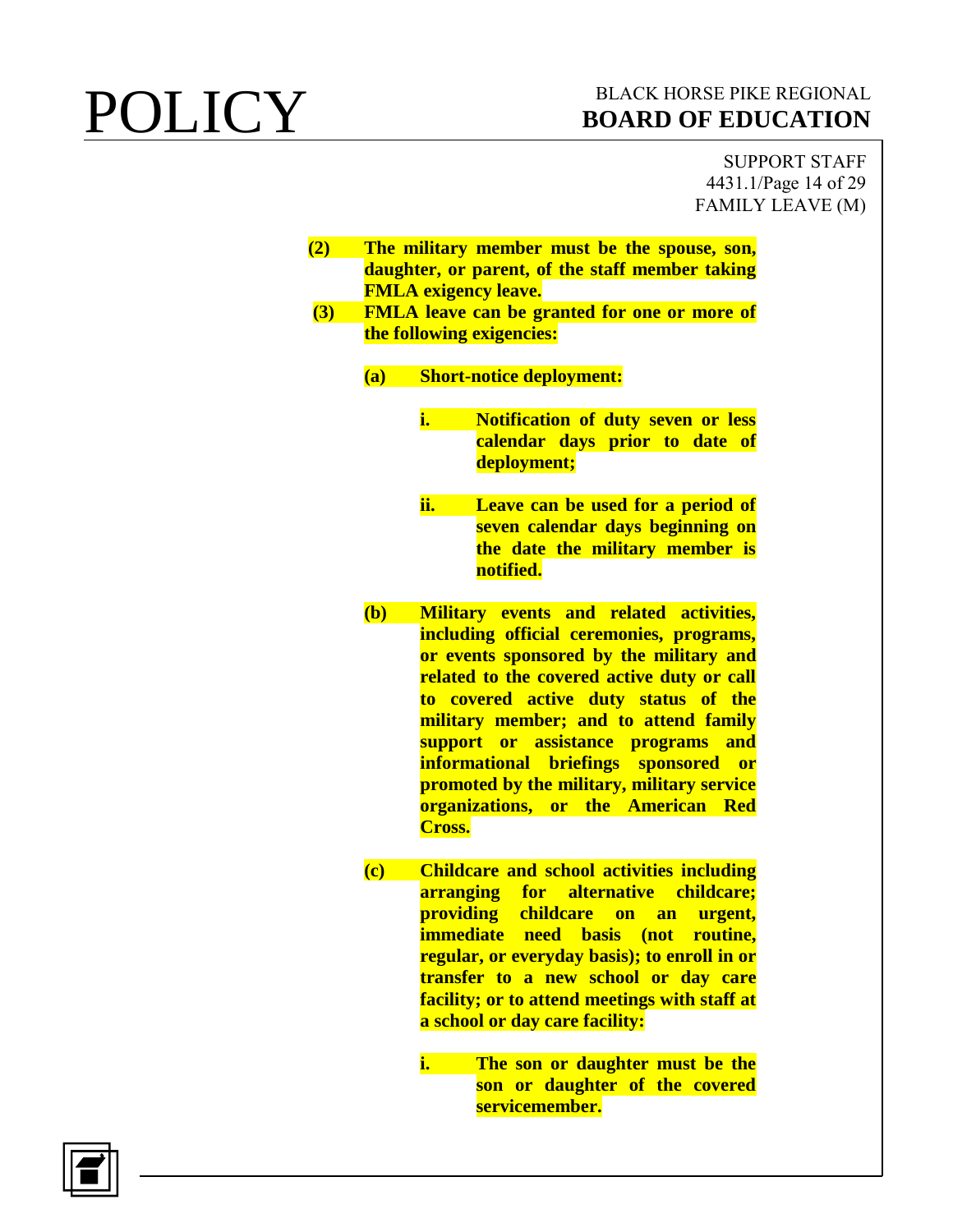SUPPORT STAFF 4431.1/Page 15 of 29 FAMILY LEAVE (M)

| (d)                        | <b>Financial and legal arrangements made to</b> |
|----------------------------|-------------------------------------------------|
|                            | address the military member's absence           |
|                            | while on covered active duty or call to         |
|                            | covered active duty status.                     |
|                            |                                                 |
| (e)                        | <b>Counseling, provided by someone other</b>    |
|                            | than a health care provider for oneself,        |
|                            | for the military member, or qualified           |
|                            | child, if the need arises from the covered      |
|                            | active duty or call to covered active duty      |
|                            | status of the military member.                  |
| (f)                        | <b>Rest and Recuperation (R&amp;R) to spend</b> |
|                            | time with the military member on short-         |
|                            | term, temporary R&R leave during a              |
|                            | term of deployment:                             |
|                            |                                                 |
|                            | i.<br>Can be used for a period of fifteen       |
|                            | calendar days beginning on the                  |
|                            | military member<br>date<br>the                  |
|                            | <b>commences each instance of R&amp;R</b>       |
|                            | leave.                                          |
|                            |                                                 |
| $\left( \mathbf{g}\right)$ | <b>Post-deployment activities such</b><br>as    |
|                            | ceremonies or briefings including<br>any        |
|                            | that arise from the death of the military       |
|                            | member while on covered active duty.            |
|                            |                                                 |
| (h)                        | care for one meeting the<br><b>Parental</b>     |
|                            | definition of a "parent" and incapable of       |
|                            | self care including: arranging alternative      |
|                            | care; providing care on an immediate            |
|                            | need basis; and to attend meetings or           |
|                            | arrange services at a care facility.            |
|                            |                                                 |
| (i)                        | Additional activities in accordance with        |
|                            | 29 CFR §825.126(b)(9).                          |
|                            |                                                 |

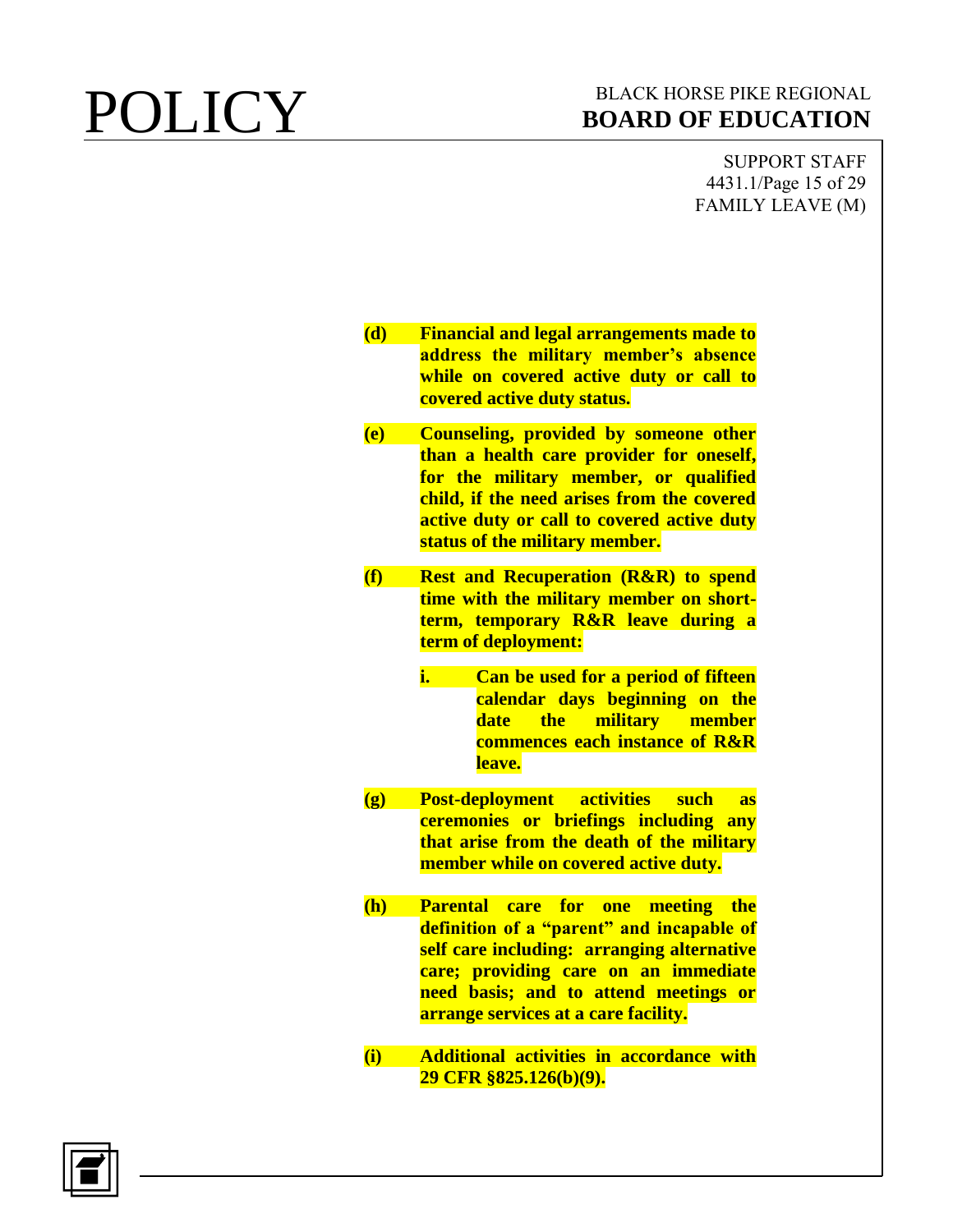SUPPORT STAFF 4431.1/Page 16 of 29 FAMILY LEAVE (M)

**g. Military caregiver leave provides care for a covered servicemember with a serious injury or illness 29 CFR §§825.122 and 127:**

- **(1) The district must grant up to a total of twentysix workweeks of unpaid, job-protected leave during a "single twelve-month period" to care for a covered servicemember with a serious injury or illness.**
	- **(a) The eligible staff member must be the spouse, son, daughter, parent, or next of kin of the covered servicemember.**
	- **(b) The staff member is limited to a combined total of twenty-six workweeks for any FMLA-qualifying reasons during the single twelve-month period. Up to twelve of the twenty-six weeks may be for an FMLA-qualifying reason other than military caregiver leave.**
	- **(c) Spouses who are eligible for FMLA leave and are employed by the same covered employer may be limited to a combined total of twenty-six workweeks of leave during a single twelve-month period if the leave is taken for birth of the employee's son or daughter or to care for the child after birth, for placement of a son or daughter with the employee for adoption or foster care, or to care for the child after placement, to care for the employee's parent with a serious health condition, or to care for a covered servicemember with a serious injury or illness. If one spouse is ineligible for FMLA leave, the other spouse would be entitled to a full twenty-six workweeks of FMLA leave.**

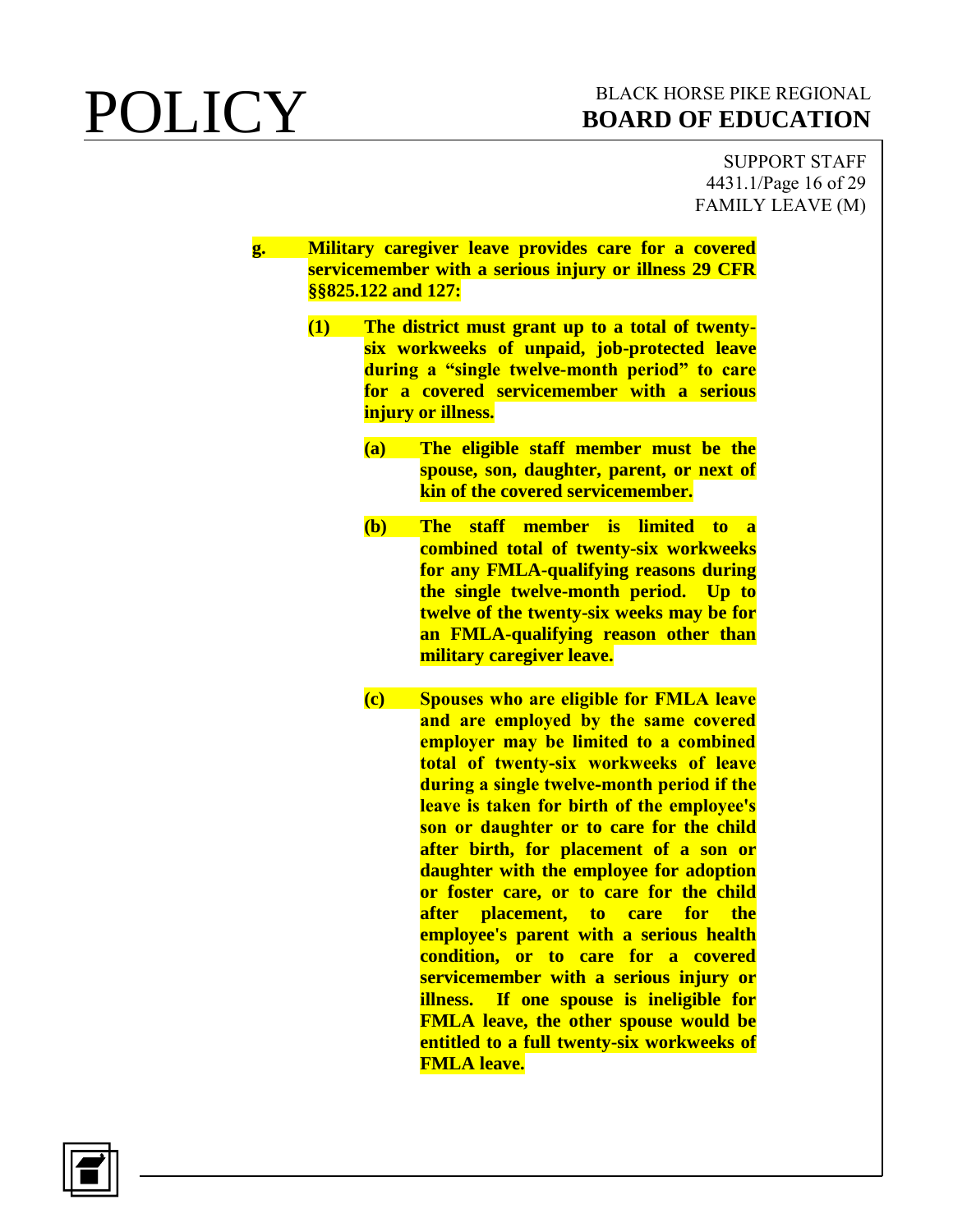SUPPORT STAFF 4431.1/Page 17 of 29 FAMILY LEAVE (M)

### **(2) Leave entitlement is applied on a per-coveredservicemember, per-injury basis.**

- **(a) The staff member may take an additional twenty-six weeks of leave if the leave is to care for different covered servicemembers or to care for the same servicemember with a subsequent serious injury or illness, except that no more than twenty-six weeks of leave may be taken within any single twelve-month period.**
- **(b) An eligible staff member may take military caregiver leave to care for more than one current service member or covered veteran at the same time or for the same family member with the same serious injury or illness both when the family member is a current servicemember and when the family member is a veteran.**

**(c) Military caregiver leave may be taken by eligible staff members whose family members are recent veterans with serious injuries or illnesses incurred or aggravated in the line of duty on active duty, and that manifested before or after the veteran left active duty.**

2. New Jersey Family Leave Act (NJFLA)

A staff member may take NJFLA leave in consecutive weeks, as intermittent leave, or as reduced leave. A staff member who requests intermittent or reduced leave shall make a reasonable effort to schedule such leave so as not to unduly disrupt the instructional/educational program. **The district shall not require a staff member to take a leave** 

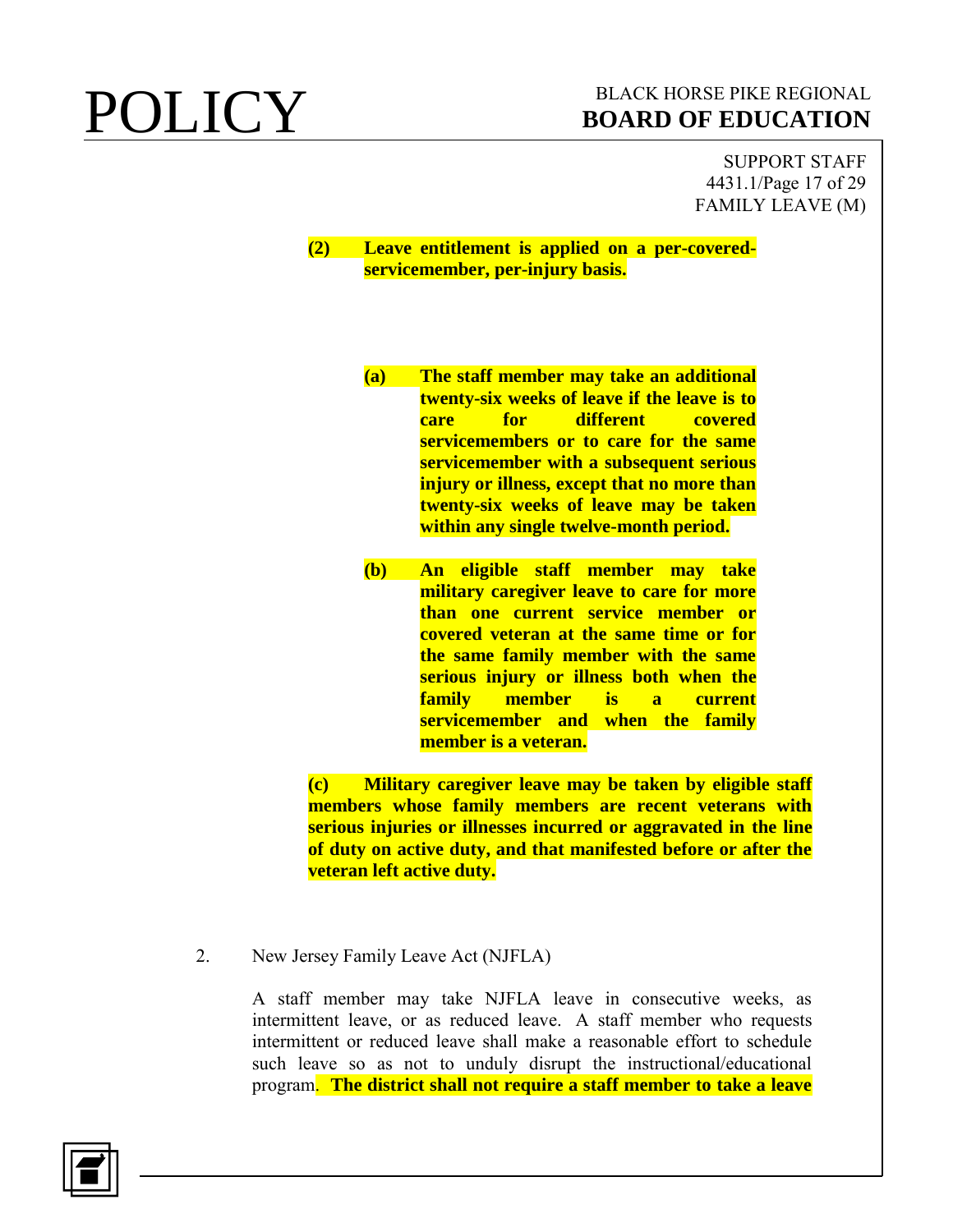SUPPORT STAFF 4431.1/Page 18 of 29 FAMILY LEAVE (M)

### **of absence beyond the period of time the staff member requests family leave. N.J.A.C. 13:14-1.5(f)**

- a. In the case of a family member who has a serious health condition, leave may be taken intermittently when medically necessary. The total time within which the leave is taken, can not exceed a twelvemonth period for each serious health condition episode. The staff member will provide the district with prior notice of the leave in a manner which is reasonable and practicable; and the staff member shall make a reasonable effort to schedule the leave so as not to unduly disrupt the operations of the instructional/educational program. In the case of the birth or adoption of a healthy child, the leave may be taken intermittently only if agreed to by the staff member and the district.
- b. Reduced leave means leave scheduled for fewer than the staff member's usual number of hours worked per workweek, but not fewer than a staff member's usual number of hours worked per workday, unless otherwise agreed to by the staff member and the district. A staff member is entitled, at the option of the staff member, to take leave on a reduced leave schedule for a period not exceeding twenty-four consecutive weeks. The staff member is not entitled to take the leave on a reduced leave schedule without an agreement between the staff member and the district if the leave is taken for the birth or adoption of a healthy child. The staff member shall make a reasonable effort to schedule reduced leave so as not to unduly disrupt the operations of the instructional/educational program. The staff member shall provide the district prior notice of the care, medical treatment or continuing supervision by a health care provider necessary due to a serious health condition of a family member in a manner that is reasonable and practicable. Leave taken on a reduced leave schedule shall not result in a reduction of the total amount of leave to which a staff member is entitled.
- c. The fact that a holiday may occur within the week taken by a staff member as family leave has no effect and the week is counted as a week of family leave. However,ifthe staff member is out on family leave and the school district is closed and the staff member would not be expected to report for work for one or more weeks,

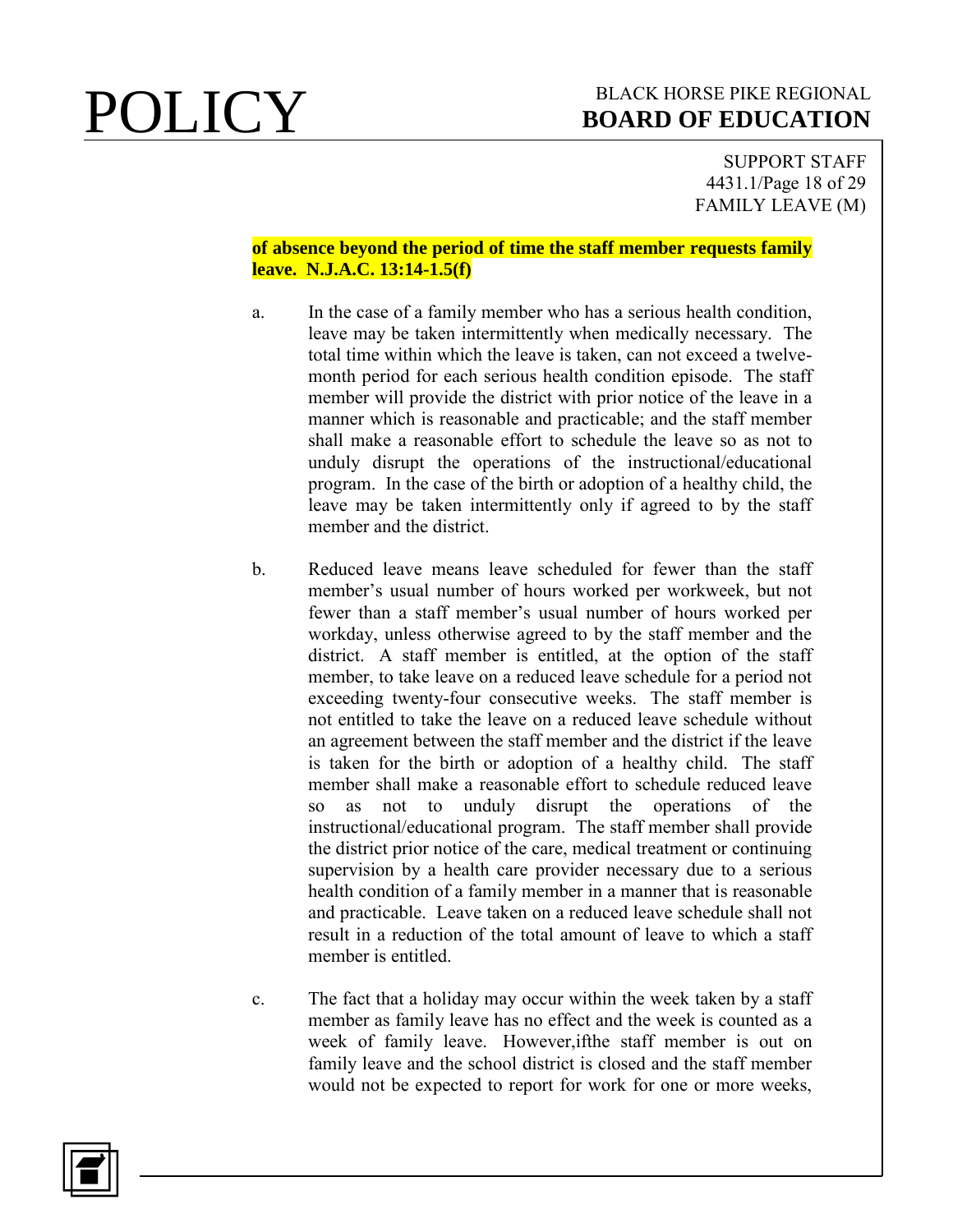SUPPORT STAFF 4431.1/Page 19 of 29 FAMILY LEAVE (M)

the weeks the school district is closed for this staff member do not count against the staff member's family leave entitlement.

Any leave time remaining after a staff member has exhausted his/her entitlement to intermittent leave in any twelve month period may be taken as consecutive leave or reduced leave, and any leave time remaining after a staff member has exhausted his/her entitlement to reduced leave in any twelve month period may be taken as consecutive leave or intermittent leave.

### F. Notice

- 1. Federal Family and Medical Leave Act (FMLA)
	- a. Foreseeable Leave A staff member eligible for FMLA leave must give at least a thirty day written advance notice to the **Supervisor**  of Personnel Management Assistant Superintendent if the need for the leave is foreseeable based on an expected birth, placement for adoption of foster care, or planned medical treatment for a serious health condition of the staff member or a family member. If thirty days is not practical, the staff member must provide notice "as soon as practicable" which means as soon as both possible and practical, taking into account all the facts and circumstances in the individual case. For foreseeable leave where it is not possible to give as much as thirty days notice "as soon as practical" ordinarily would mean at least verbal notification to the **Supervisor of Personnel Management** Assistant Superintendent within one or two business days or when the need for leave becomes known to the staff member. The written notice shall include the reasons for the leave, the anticipated duration of the leave and the anticipated start of the leave.

When planning medical treatment, the staff member must consult with the **Supervisor of Personnel Management** Assistant Superintendent and make a reasonable effort to schedule the leave so as not to unduly disrupt the educational program, subject to the approval of the health care provider. Staff members are ordinarily expected to consult with the **Supervisor of Personnel Management** Assistant Superintendent prior to scheduling of treatment that would require leave for a schedule that best suits the needs of the district and the staff member.

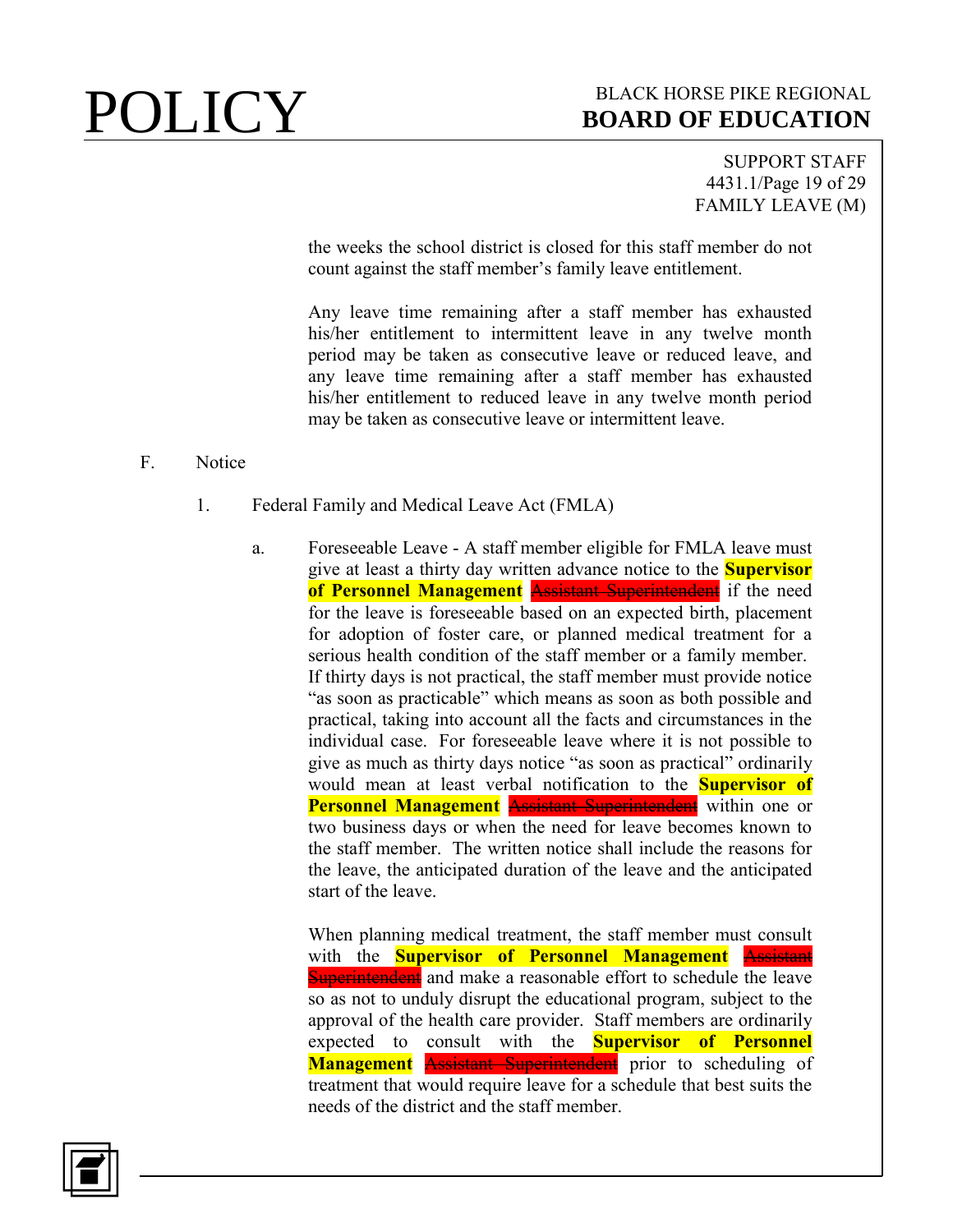SUPPORT STAFF 4431.1/Page 20 of 29 FAMILY LEAVE (M)

The district may delay the staff member taking leave for at least thirty days if the staff member fails to give thirty days notice for foreseeable leave with no reasonable excuse for the delay.

- b. Unforeseeable Leave When the approximate timing of the need for leave is not foreseeable, a staff member should give notice to the **Supervisor of Personnel Management** Assistant **Superintendent** for leave as soon as practicable under the facts and circumstances of the particular case. It is expected the staff member will give notice to the **Supervisor of Personnel Management** Assistant Superintendent within no more than one or two working days of learning of the need for leave, except in extraordinary circumstances where such notice is not foreseeable. The staff member should provide notice to the employer either in person or by telephone, telegraph, facsimile machine or other electronic means.
- 2. New Jersey Family Leave Act (NJFLA)
	- a. Foreseeable Leave A staff member eligible for NJFLA leave must give at least a thirty day advance written notice to the **Supervisor of Personnel Management** Assistant Superintendent of the need to take family leave except where the need to take family leave is not foreseeable.
		- $\frac{1}{1}$  Notice for leave to be taken for the birth or placement of the child for adoption shall be given at least thirty days prior to the commencement of the leave, except that if the date of the birth or adoption requires leave to begin in less than thirty days, the **employee** staff member shall provide such notice that is reasonable and practicable.
		- **ii.**(2) Notice for leave to be taken for the serious health condition of a family member shall be given at least fifteen days prior to the commencement of leave, except that if the date of the treatment or supervision requires leave to begin in less than fifteen days, the staff member shall provide such notice that is reasonable and practicable.

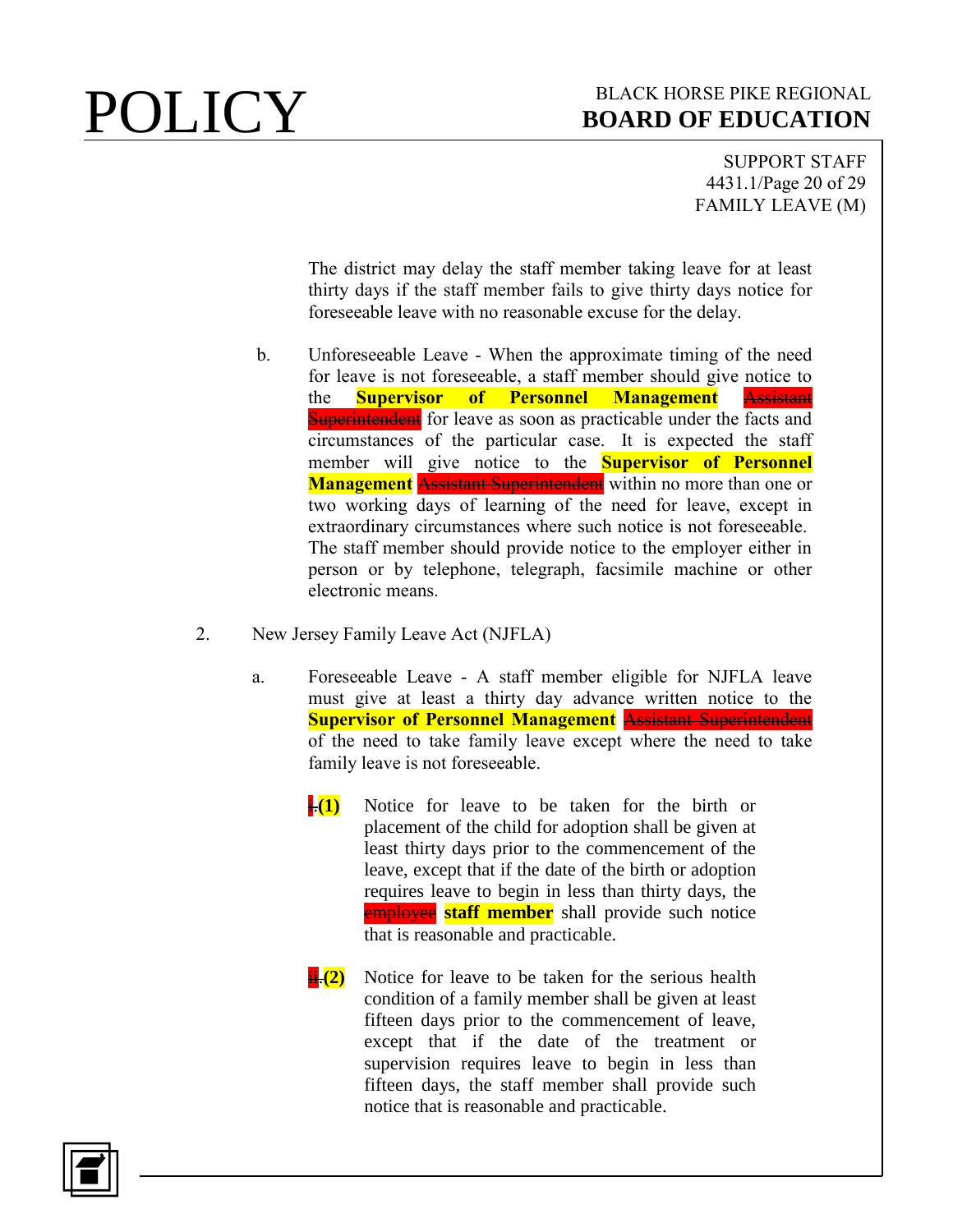SUPPORT STAFF 4431.1/Page 21 of 29 FAMILY LEAVE (M)

**iii.** (3) When the **Supervisor of Personnel Management** is not made aware that a staff member was absent for family leave reasons and the staff member wants to request the leave be counted as family leave, the staff member must provide timely notice within two business days of returning to work to have the time considered for family leave in accordance with the Family Leave Act.

- b. Unforeseeable Leave When the need for leave is not foreseeable, the staff member must provide notice "as soon as practicable" which shall be at least verbal notice to the **Supervisor of Personnel Management** Assistant Superintendent within one or two business days of the staff member learning of the need to take family leave. Whenever emergent circumstances make written notice impracticable, the staff member may give verbal notice to the **Supervisor of Personnel Management** Assistant **Superintendent**, but any verbal notice must be followed by written notice delivered within two working days.
- G. Leave Designation

An eligible staff member shall designate FMLA or NJFLA leave upon providing notice of the need for the leave or when the need for leave commences. The **Supervisor of Personnel Management Assistant Superintendent** shall provide the staff member with this Policy to assist the staff member in determining the type of leave.

H. Benefits

**Whether a staff member is required to use sick time or any other accrued leave time concurrent with FMLA or NJFLA leave time will depend upon either the district's practice or a provision in the district's collective bargaining agreement, if applicable. 29 CFR §825.100**

The Federal Family and Medical Leave Act and/or the New Jersey Family Leave Act shall be unpaid leave. In accordance with the statute, where applicable, the Board will require an employee to utilize paid accumulated sick and/or vacation leave (as appropriate to the situation) during the period of family leave. Sick leave cannot be used for child rearing.

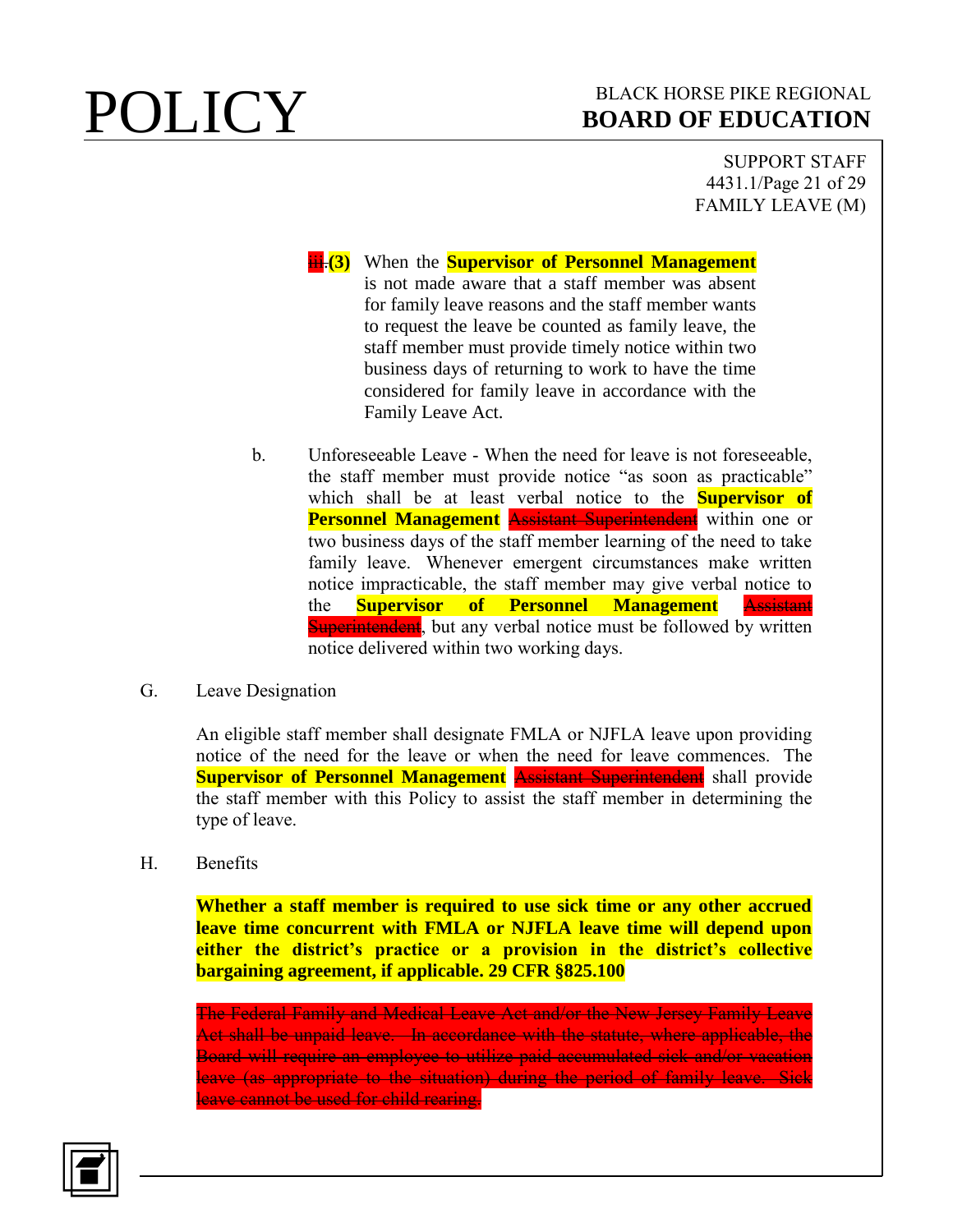SUPPORT STAFF 4431.1/Page 22 of 29 FAMILY LEAVE (M)

The Board will maintain coverage under any group health insurance policy, group subscriber contract, or health care plan at the level and under the conditions coverage would have been provided if the staff member had continued to work instead of taking the leave. If the staff member was paying all or part of the premium payments prior to the leave, the staff member would continue to pay his/her share during the leave time. Any ten month staff member who is on leave under NJFLA or FMLA at the end of the school year will be provided with any benefits over the summer that the **staff member** employee would normally receive if they had been working at the end of the school year.

### I. Returning from Leave

The Federal Family and Medical Leave Act and/or the New Jersey Family Leave Act

A staff member returning from leave shall be entitled to the position he/she held when leave commenced or to an equivalent position of like seniority, status, employment benefits, pay and other conditions of employment. If the district experiences a reduction in force or layoff and the staff member would have lost his/her position had the staff member not been on family leave as a result of the reduction in force or pursuant to the good faith operation of a bona fide layoff and recall system including a system under any collective bargaining agreement, the staff member shall be entitled to reinstatement to the former or an equivalent position in accordance with applicable statutes, codes and laws. The staff member's tenure and seniority rights, if any, and other benefits shall be preserved, but the staff member shall accrue no additional time toward tenure or seniority for the period of the leave, except as may be provided by law.

The return of a staff member prior to the expiration of the requested family leave may be permitted by the Board if the return does not unduly disrupt the instructional program or require the Board to incur the cost of continuing the employment of a substitute under contract.

**The Board may, in accordance with the provisions of 29 CFR §825.312 delay restoration of employment of a staff member using FMLA leave for the staff member's serious health condition until the staff member submits a fitness-for-duty examination from his/her health care provider indicating that the staff member is able to resume work. In the event the Board requires such a fitness-for-duty examination before restoration of the staff member after leave, the** 

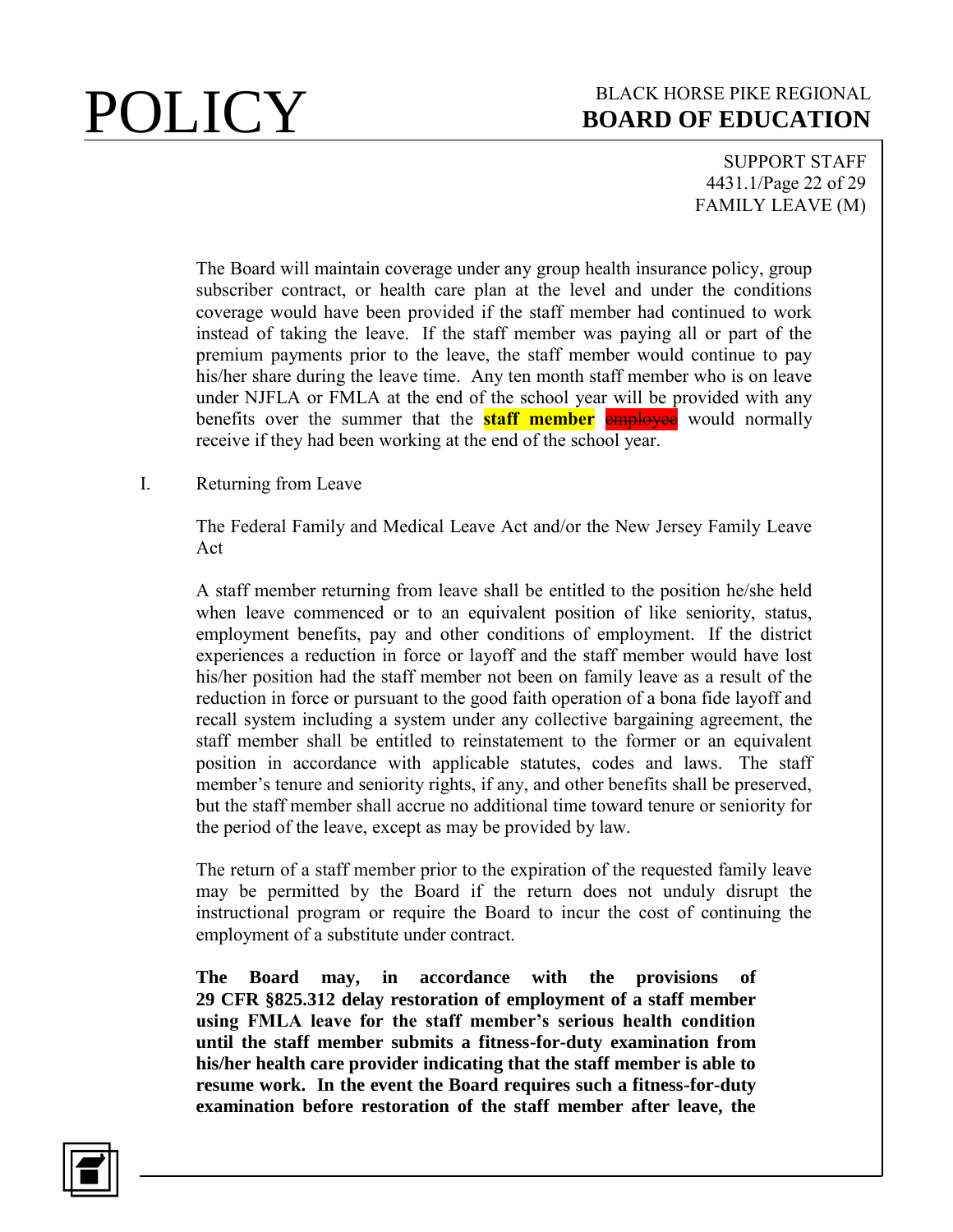SUPPORT STAFF 4431.1/Page 23 of 29 FAMILY LEAVE (M)

**Board will provide the staff member specific notice either at the time the staff member gives notice of the need for leave or immediately after the leave commences and the staff member advises the Board of the medical circumstances for the leave.**

If leave is taken under FMLA, and the staff member does not return to work after the leave expires, the Board is entitled to recover health insurance costs paid while the staff member was on FMLA. The Board's right to recover premiums would not apply if the staff member fails to return to work due to:

- 1. The continuation, onset or recurrence of a serious health condition of the staff member; or
- 2. Circumstances beyond the staff member's control.
- J. Ineligible Staff Members
	- 1. Federal Family and Medical Leave Act (FMLA)

The district may deny job restoration after FMLA leave if the staff member is a "key employee" as defined in 29 CFR§825<sup>Section</sup>.<sup>217if</sup> such denial is necessaryto prevent substantial and grievous economic injury to the district or the district may delay restoration to a staff member who fails to provide a fitness for duty certificate to return to work for leave that was the staff member's own serious health condition. A "key employee" is a salaried, staff member who is among the highest paid ten percent of the school district staff employed by the district within 75 miles of the worksite. No more than ten percent of the school district staff within 75 miles of the worksite may be "key employees."

In the event the **Supervisor of Personnel Management** Assistant **Superintendent** believes that reinstatement may be denied to a key employee, the **Supervisor of Personnel Management** Assistant **Superintendent** must give written notice to the staff member at the time the staff member gives notice of the need for leave, or when the need for leave commences, if earlier, that he/she qualifies as a key employee. The key employee must be fully informed of the potential consequences with respect to reinstatement and maintenance of health benefits if the district should determine that substantial and grievous economic injury to the district's operations will result if the staff member is reinstated from

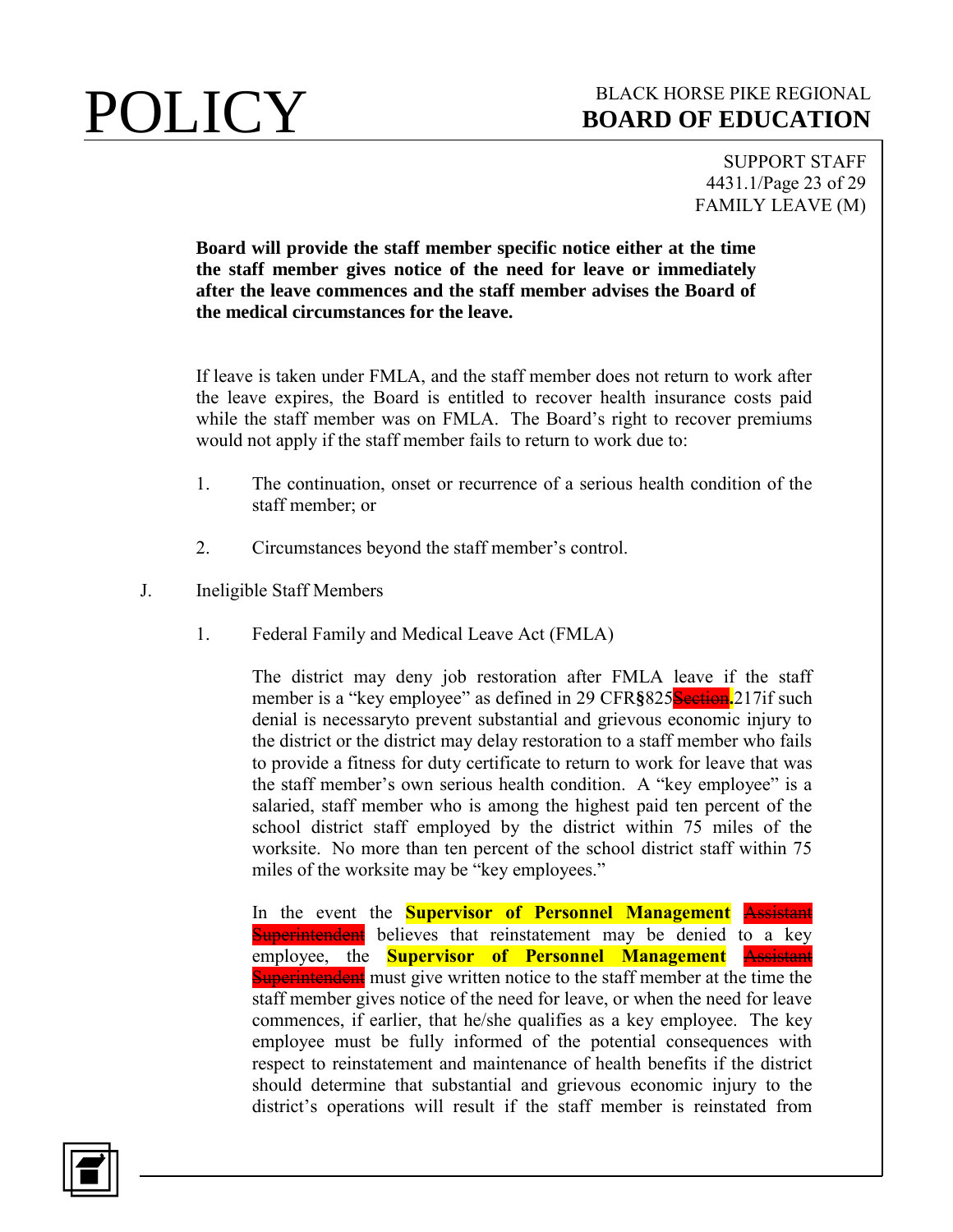SUPPORT STAFF 4431.1/Page 24 of 29 FAMILY LEAVE (M)

leave. The district's notice must explain the basis for the district's finding that substantial and grievous economic injury will result, and if leave has commenced, must provide the staff member a reasonable time in which to return to work. If the staff member on leave does not return to work in response to the notice of intent to deny restoration, the staff member continues to be entitled to maintenance of health insurance.

A key employee's rights under the FMLA continue unless and until the staff member either gives notice that he/she no longer wishes to return to work or the district actually denies reinstatement at the conclusion of the leave period. A staff member is still entitled to request reinstatement at the end of the leave period even if the staff member did not return to work in response to the district's notice. The district will then again determine whether there will be substantial and grievous economic injury from reinstatement based on the facts at that time. If it is determined that substantial and grievous economic injury will result, the district will notify the staff member in writing (in person or by certified mail) of the denial of the restoration.

2. New Jersey Family Leave Act

The district may deny family leave to the staff member if the staff member is a salaried employee who is among the highest paid five percent of the school district staff or one of the seven highest paid employees of the district, whichever is greater, if the denial is necessary to prevent substantial and grievous economic injury to the school district's operations. The **Supervisor of Personnel Management** Assistant **Superintendent** shall notify the staff member of the intent to deny the leave at the time the **Supervisor of Personnel Management** Assistant **Superintendent** determines the denial is necessary. If the leave has already commenced at the time of the district's notification of denial, the staff member shall be permitted to return to work within ten working days of the date of notification.

- K. Verification of Leave
	- 1. Federal Family and Medical Leave Act (FMLA)

The Board requires a staff member's FMLA leave to care for the staff member's seriously ill spouse, son, daughter, or parent,**;** or **for a servicemember's qualifying exigency or serious injury; or** 

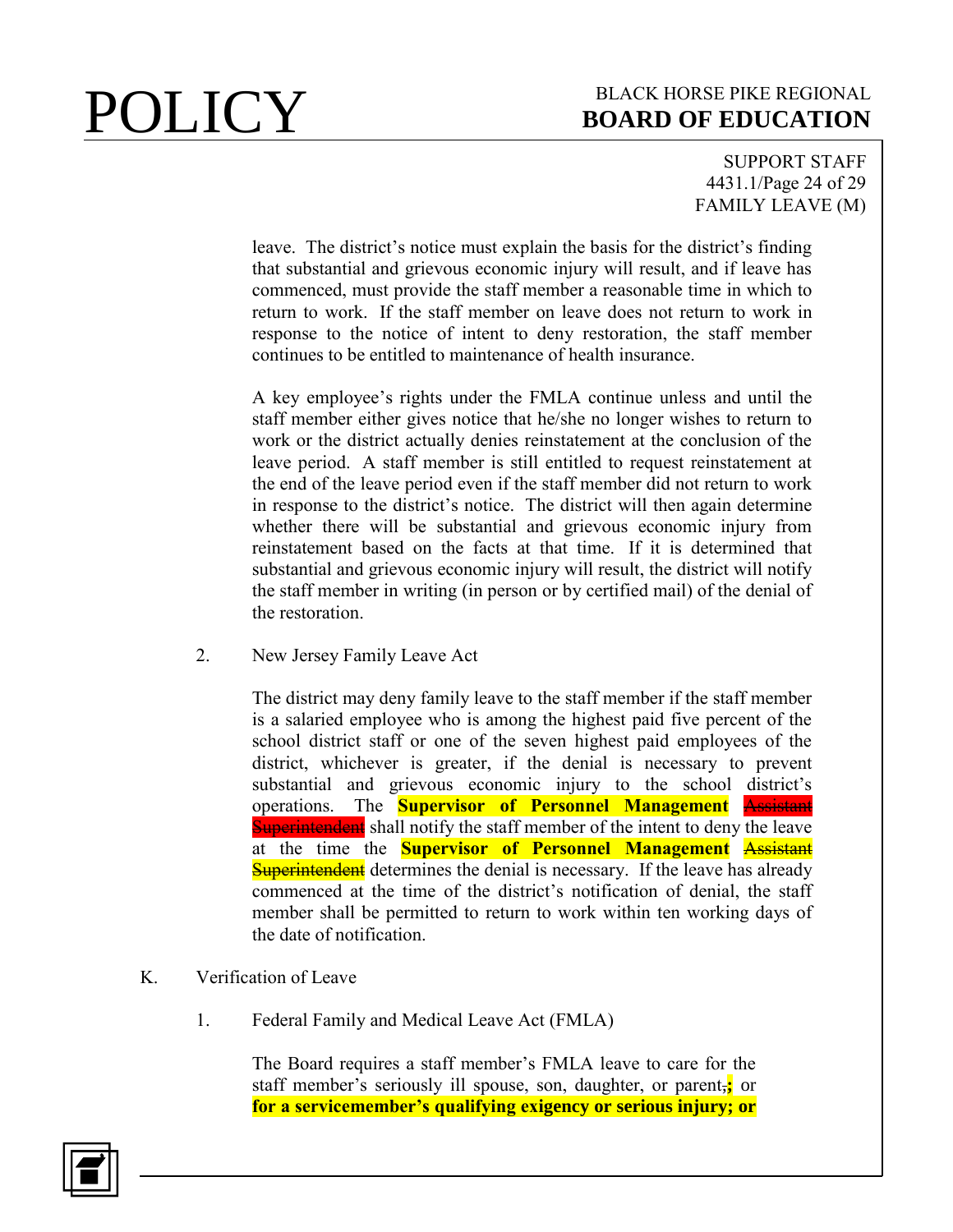SUPPORT STAFF 4431.1/Page 25 of 29 FAMILY LEAVE (M)

**for illness** due to the staff member's own serious health condition**,**  that makes the staff member unable to perform one or more of the essential functions of the staff member's position, be supported by a certification issued by the health care provider of the staff member or the staff member's ill family member. **The medical certification required encompasses both physical and psychological care and includes situations where a family member is unable to care for his/her own basic medical, hygienic, or nutritional needs or safety, or is unable to transport himself/herself to the doctor. It can also include providing psychological comfort and reassurance beneficial to a child, spouse, or parent with a serious health condition who is receiving inpatient or home care and can include situations where the staff member may be needed to substitute for others who normally care for the family member or covered servicemember or to make arrangements for changes in care. The staff member need not be the only individual or family member available to care for the family member or covered servicemember. 29 CFR §825.124**

The certification must meet the requirements of 29 CFR Section **§§**825.306**, 309, and 310** to include: which part of the definition of "serious health condition" applies; the approximate date the serious health condition commenced and its probable duration; whether it will be necessary for the staff member to take intermittent and/or reduced leave; whether the patient is presently incapacitated and the likely duration and frequency of episodes of incapacity; if additional treatments will be required for the condition; and/or if the patient's incapacity will be intermittent or will require reduced leave. The certification of a serious health condition of a family member of the staff member shall be sufficient if it states the date on which the condition commenced, the probable duration of the condition, and the medical facts within the provider's knowledge regarding the condition. Certification for the birth or placement of a child need only state the date of birth or date of placement.

In the event the Supervisor of Personnel Management Assistant **Superintendent** doubts the validity of the certification, in accordance with 29 CFR Section **§**825.307, the district may require, at the district's expense, the staff member obtain an opinion regarding the serious health

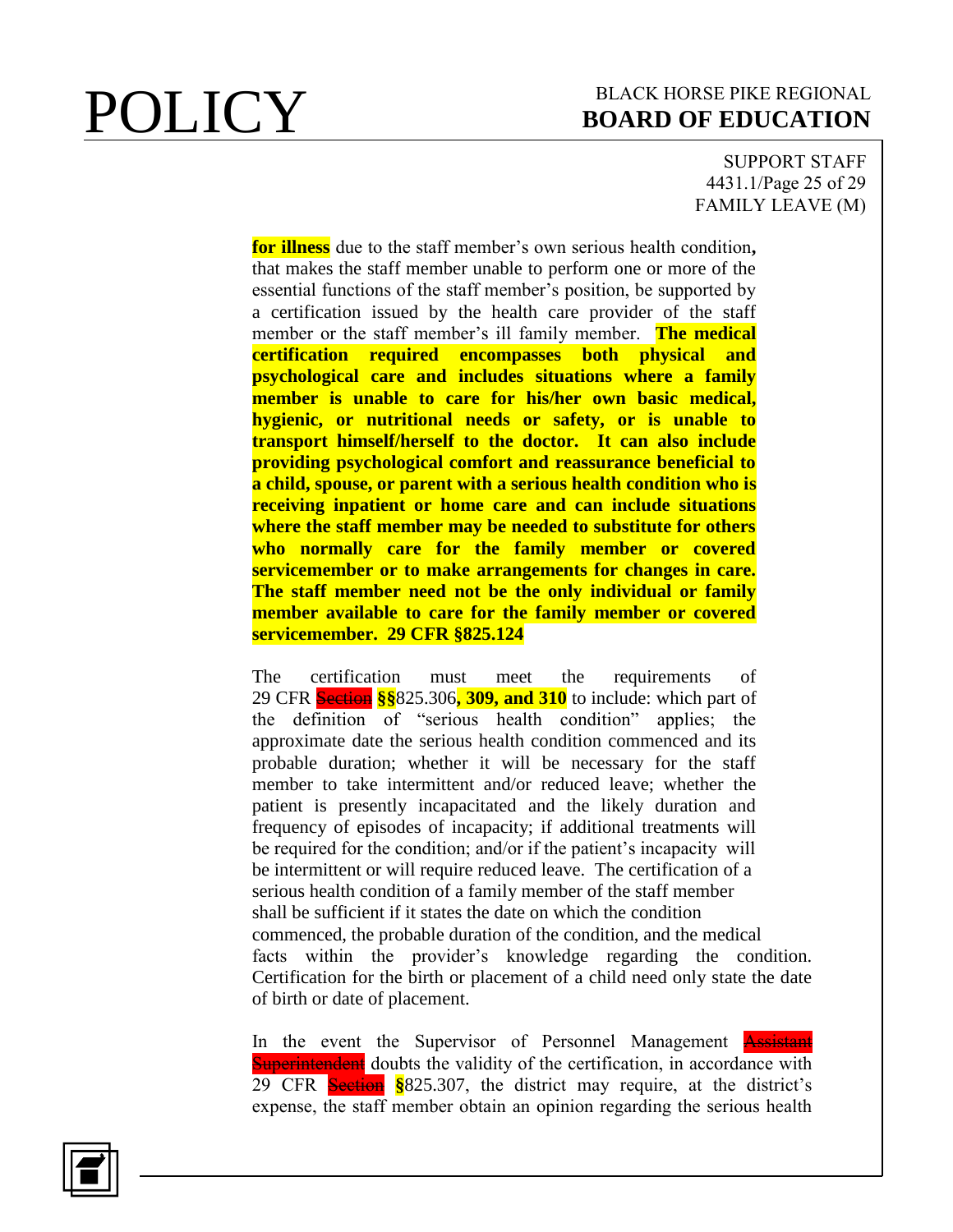SUPPORT STAFF 4431.1/Page 26 of 29 FAMILY LEAVE (M)

condition from a second health care provider designated by the district, but not employed on a regular basis by the district. If the second opinion differs from the staff member's health care provider, the district may require, at the district's expense, the staff member obtain the opinion of a third health care provider designated by the district or approved jointly, in good faith, by the district and the staff member. The opinion of the third health care provider shall be final and binding on the district and the staff member.

The district may require re-certification pursuant to the requirements of 30 CFR Section **§**825.308. In accordance with 29 CFR Section **§**825.309, the staff member on leave must provide a written report to the Assistant Superintendent every thirty workdays. The report shall include the staff member's status and intended date to return to work. In the event the staff member's circumstances change, the staff member must provide reasonable notice to the Assistant Superintendent if the staff member intends to return to work on a date sooner than previously noticed to the district. The staff member is not required to take more leave than necessary to resolve the circumstance that precipitated the need for leave. As a condition of returning to work after the leave for the staff member's own serious health condition, and in accordance with 29 CFR **Section** §825.310, the district requires a staff member to provide a certification from their health care provider that the staff member is able to resume work.

In accordance with 29 CFR Section **§**825.311, the district may delay the taking of FMLA leave to a staff member who fails to provide certification within fifteen days after being requested to do so by the district. In accordance with 29 CFR Section **§**825.312, the district may delay the taking of leave until thirty days after the date the staff member provides notice to the district of foreseeable leave or the district may delay continuation of leave if a staff member fails to provide a requested medical certification in a timely manner.

2. New Jersey Family Leave Act

The Board shall require the certification of a duly licensed health care provider verifying the purpose of requested NJFLA leave. Certification of a serious health condition of a family member of the staff member shall be

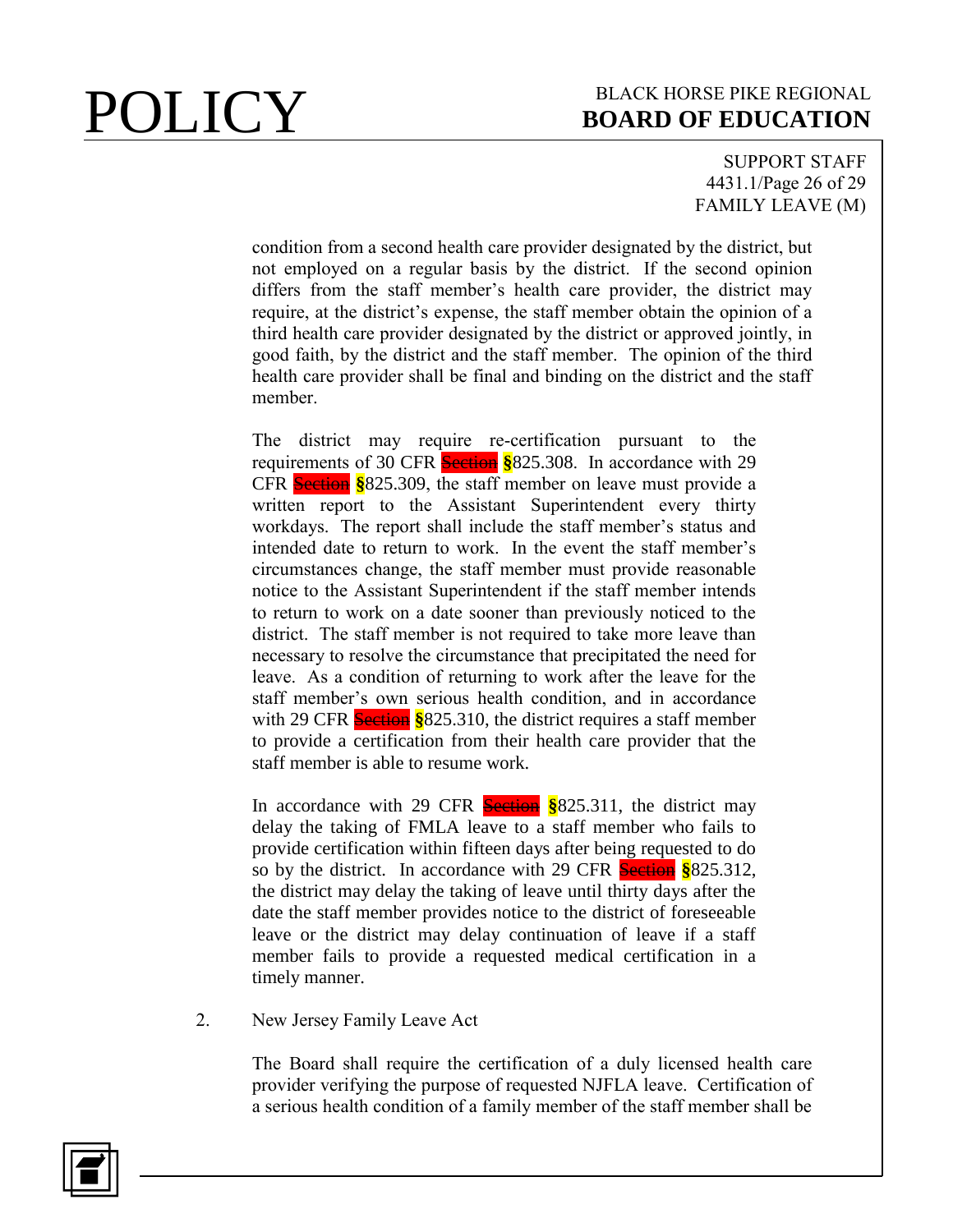SUPPORT STAFF 4431.1/Page 27 of 29 FAMILY LEAVE (M)

sufficient if it states the date on which the condition commenced, the probable duration of the condition, and the medical facts within the provider's knowledge regarding the condition. Certification for the birth or placement of a child need only state the date of birth or date of placement, whichever is appropriate.

In the event the **Supervisor of Personnel Management** Assistant **Superintendent** doubts the validity of the certification for the serious health condition of a family member of the staff member, the district may require, at the district's expense, the staff member to obtain an opinion regarding the serious health condition from a second health care provider designated or approved, but not employed on a regular basis, by the district. If the second opinion differs from the certification the district may require, at the district's expense, that the staff member obtain the opinion of a third health care provider designated or approved jointly by the district and the staff member concerning the serious health condition. The opinion of the third health care provider shall be final and binding on the district and the staff member.

L. Interference with Family Leave Rights

The Federal Family and Medical Leave Act and the New Jersey Family Leave Act prohibit interference with a staff member's rights under the law, and with legal proceedings or inquiries relating to a staff member's rights. Unless permitted by the law, no staff member shall be required to take family leave or to extend family leave beyond the time requested. A staff member shall not be discriminated against for having exercised his/her rights under the Federal Family and Medical Leave Act or the New Jersey Family Leave Act nor discouraged from the use of family leave.

M. Non-Tenured Teaching Staff

Family leave granted to a nontenured staff member cannot extend the **staff member's** employee's employment beyond the expiration of his/her employment contract.

N. Record Keeping

In order that staff member's entitlement to FMLA leave and NJFLA leave can be properly determined, the Superintendent shall ensure the keeping of accurate attendance records that distinguish family leave from other kinds of leave. The

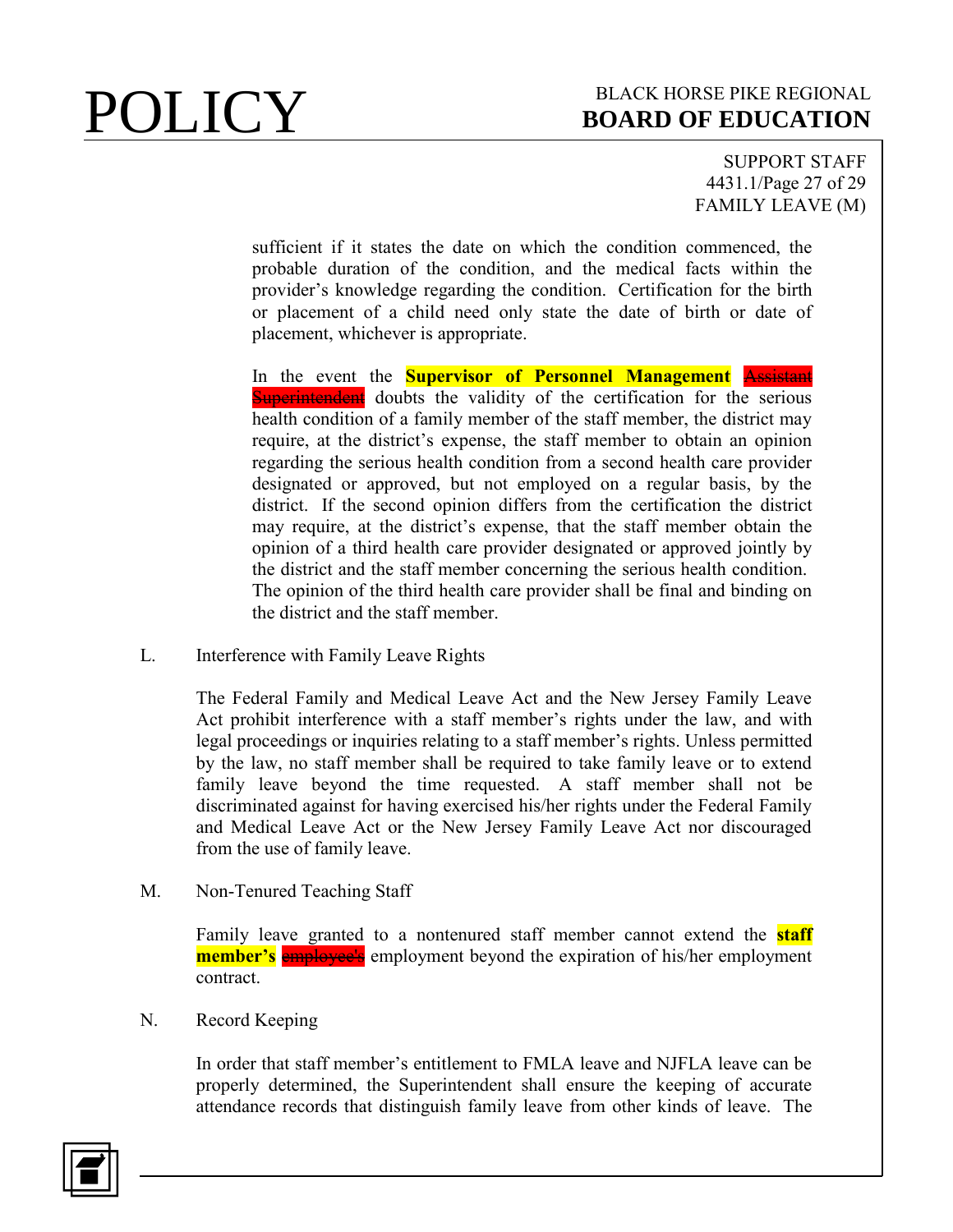SUPPORT STAFF 4431.1/Page 28 of 29 FAMILY LEAVE (M)

Superintendent will publish a notice explaining the Act's provisions and provide information concerning the procedures for filing complaints of violations of the FMLA and NJFLA.

### **O. Processing of Complaints**

- **1. Federal Family and Medical Leave Act (FMLA) 29 CFR §§825.400-401**
	- **a. If there is a dispute between the district and a staff member as to whether leave qualifies as FMLA leave, it should be resolved through discussion between the staff member and the district. Such discussions and the decision shall be documented by the school district.**
	- **b. The staff member also may file, or have another person file on his/her behalf, a complaint with the United States Secretary of Labor. A complaint may be filed in person, by mail, or by telephone with the Wage and Hour Division, Employment Standards Administration, U.S. Department of Labor, at any local office of the Wage and Hour Division.**
- **2. New Jersey Family Leave Act N.J.A.C. 13:14-1.16**
	- **a. Any complaint alleging a violation of the Act shall be processed in the same manner as a complaint filed under the terms of N.J.S.A. 10:5-1 et seq. and N.J.A.C. 13:4 through the New Jersey Department of Law and Public Safety, Division on Civil Rights.**

Implementation of FMLA and NJFLA will be consistent with provisions in collective bargaining agreement(s) in the district.

29 U.S.C. 2601 et seq. 29 **CFR** C.F.R. **§**825.200 et seq. **29 CFR §785** N.J.S.A. 34:11B-1 et seq. **10:5-1** N.J.A.C. 13:14-1 et seq.